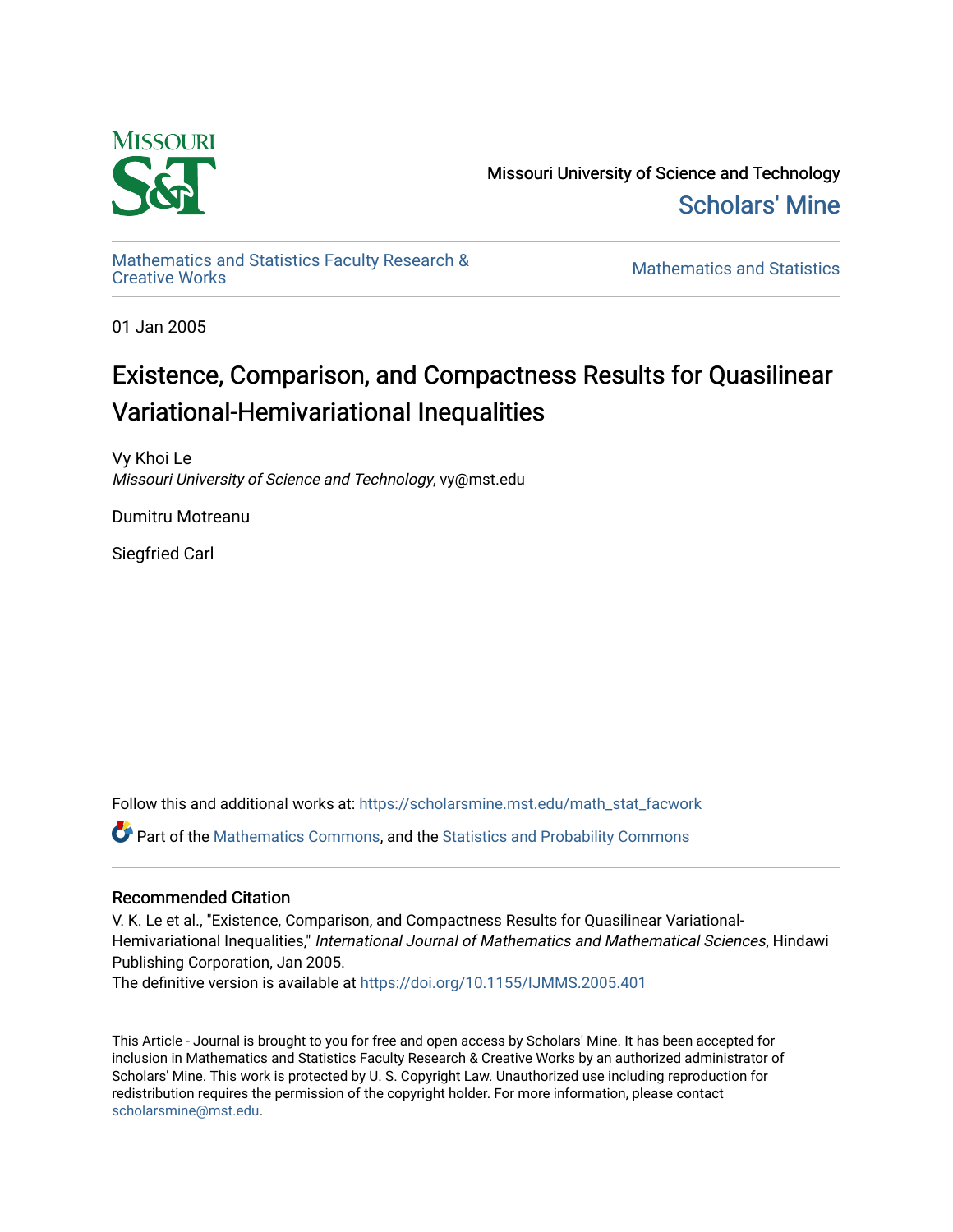## **EXISTENCE, COMPARISON, AND COMPACTNESS RESULTS FOR QUASILINEAR VARIATIONAL-HEMIVARIATIONAL INEQUALITIES**

#### S. CARL, VY K. LE, AND D. MOTREANU

*Received 31 May 2004 and in revised form 9 November 2004*

We consider quasilinear elliptic variational-hemivariational inequalities involving the indicator function of some closed convex set and a locally Lipschitz functional. We provide a generalization of the fundamental notion of sub- and supersolutions, on the basis of which we then develop the sub-supersolution method for variational-hemivariational inequalities, including existence, comparison, compactness, and extremality results.

#### **1. Introduction**

Let  $\Omega \subset \mathbb{R}^N$  be a bounded domain with Lipschitz boundary  $\partial \Omega$ , and let  $V = W^{1,p}(\Omega)$ and  $V_0 = W_0^{1,p}(\Omega),\,1 < p < \infty,$  denote the usual Sobolev spaces with their dual spaces  $V^*$ and  $V_0^*$ , respectively. In this paper, we deal with the following quasilinear variationalhemivariational inequality:

$$
u \in K : \langle Au - f, v - u \rangle + \int_{\Omega} j^{o}(u; v - u) dx \ge 0 \quad \forall v \in K,
$$
 (1.1)

where  $j^o(s;r)$  denotes the generalized directional derivative of the locally Lipschitz function  $j : \mathbb{R} \to \mathbb{R}$  at *s* in the direction *r* given by

<span id="page-1-0"></span>
$$
j^{o}(s;r) = \limsup_{y \to s,t \downarrow 0} \frac{j(y+tr) - j(y)}{t},
$$
\n(1.2)

(cf., e.g., [\[6,](#page-17-0) Chapter 2]),  $f \in V_0^*$ , and *K* is a closed and convex subset of  $V_0$ . The operator  $A: V \to V_0^*$  is a second-order quasilinear differential operator in divergence form:

$$
Au(x) = -\sum_{i=1}^{N} \frac{\partial}{\partial x_i} a_i(x, \nabla u(x)) \quad \text{with } \nabla u = \left(\frac{\partial u}{\partial x_1}, \dots, \frac{\partial u}{\partial x_N}\right). \tag{1.3}
$$

The main goal of this paper is to develop the sub-supersolution method for variationalhemivariational inequalities of form  $(1.1)$ . Problem  $(1.1)$  includes various special cases.

Copyright © 2005 Hindawi Publishing Corporation

International Journal of Mathematics and Mathematical Sciences 2005:3 (2005) 401–417 DOI: [10.1155/IJMMS.2005.401](http://dx.doi.org/10.1155/S0161171204405377)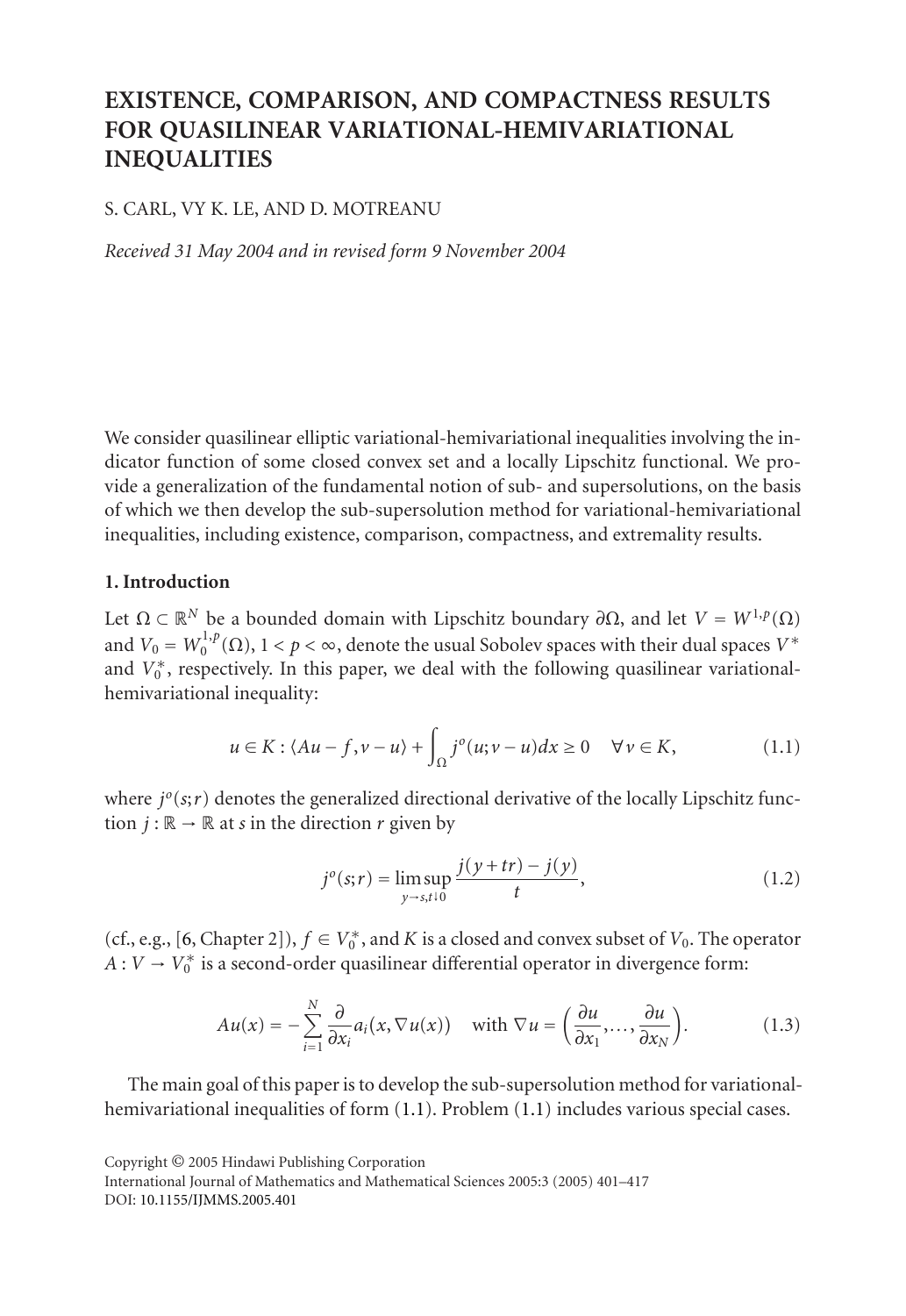(i) For  $K = V_0$  and  $j : \mathbb{R} \to \mathbb{R}$  smooth, [\(1.1\)](#page-1-0) is the weak formulation of the Dirichlet problem

$$
u \in V_0: Au + j'(u) = f \quad \text{in } V_0^*,
$$
 (1.4)

for which the sub-supersolution method is well known.

(ii) If  $K = V_0$ , and  $j : \mathbb{R} \to \mathbb{R}$  not necessarily smooth, then [\(1.1\)](#page-1-0) is a hemivariational inequality of the form

$$
u \in V_0: \langle Au - f, v - u \rangle + \int_{\Omega} j^o(u; v - u) dx \ge 0 \quad \forall v \in V_0,
$$
 (1.5)

for which an extension of the sub-supersolution method has been given recently in [\[3\]](#page-17-1).

(iii) If  $j = 0$ , then [\(1.1\)](#page-1-0) becomes a variational inequality for which a sub-supersolution method has been developed in [\[8,](#page-17-2) [9\]](#page-17-3).

This paper continues the work on the extension of the sub-supersolution method started with the papers by Carl, Le, and Motreanu in [\[2,](#page-17-4) [3,](#page-17-1) [8,](#page-17-2) [9\]](#page-17-3) to develop a strongly generalized and unified theory that includes all the above cited special cases.

#### <span id="page-2-0"></span>**2. Notation and hypotheses**

We assume the following hypotheses of Leray-Lions type on the coefficient functions *ai*,  $i = 1, \ldots, N$ , of the operator *A*.

(A1) Each  $a_i : \Omega \times \mathbb{R}^N \to \mathbb{R}$  satisfies the Caratheodory conditions, that is,  $a_i(x, \xi)$  is measurable in  $x \in \Omega$  for all  $\xi \in \mathbb{R}^N$  and continuous in  $\xi$  for almost all  $x \in \Omega$ . There exist a constant  $c_0 > 0$  and a function  $k_0 \in L^q(\Omega)$ ,  $1/p + 1/q = 1$ , such that

$$
|a_i(x,\xi)| \le k_0(x) + c_0 |\xi|^{p-1}
$$
 (2.1)

for a.e.  $x \in \Omega$  and for all  $\xi \in \mathbb{R}^N$ . (A2)

$$
\sum_{i=1}^{N} (a_i(x,\xi) - a_i(x,\xi'))(\xi_i - \xi'_i) > 0
$$
\n(2.2)

for a.e.  $x \in \Omega$ , and for all  $\xi, \xi' \in \mathbb{R}^N$  with  $\xi \neq \xi'$ . (A3)

$$
\sum_{i=1}^{N} a_i(x,\xi)\xi_i \ge \nu |\xi|^p - k_1(x) \tag{2.3}
$$

for a.e.  $x \in \Omega$ , and for all  $\xi \in \mathbb{R}^N$  with some constant  $\nu > 0$  and some function  $k_1 \in L^1(\Omega)$ .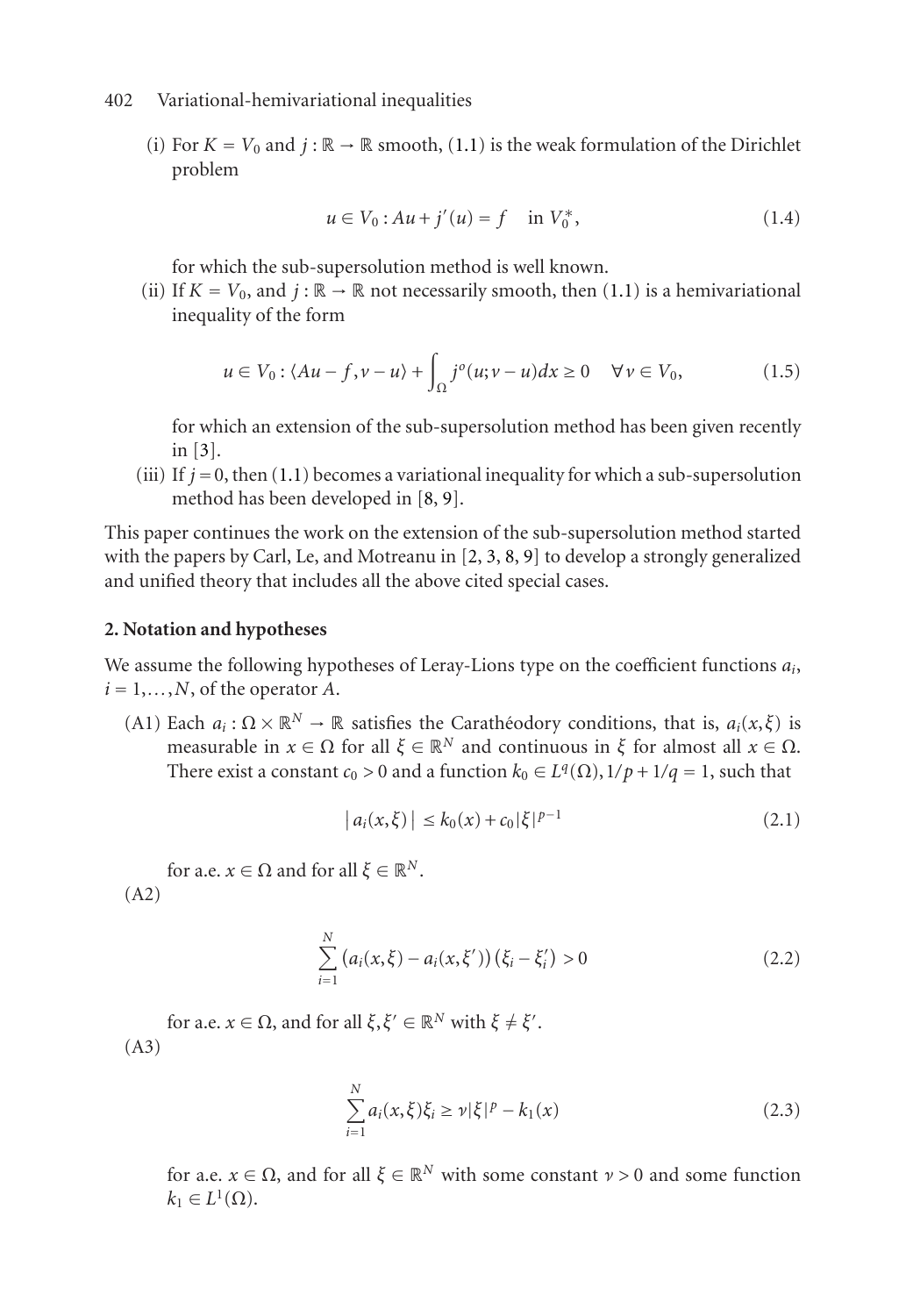As a consequence of (A1), (A2) the semilinear form *a* associated with the operator *A* by

$$
\langle Au, \varphi \rangle := a(u, \varphi) = \int_{\Omega} \sum_{i=1}^{N} a_i(x, \nabla u) \frac{\partial \varphi}{\partial x_i} dx \quad \forall \varphi \in V_0 \tag{2.4}
$$

is well defined for any  $u \in V$ , and the operator  $A: V_0 \to V_0^*$  is continuous, bounded, and strictly monotone. For functions  $w, z : \Omega \to \mathbb{R}$  and sets *W* and *Z* of functions defined on  $\Omega$  we use the following notations:  $w \wedge z = \min\{w, z\}$ ,  $w \vee z = \max\{w, z\}$ ,  $W \wedge Z = \{w \wedge z\}$  $z \mid w \in W$ ,  $z \in Z$ ,  $W \vee Z = \{w \vee z \mid w \in W$ ,  $z \in Z$ , and  $w \wedge Z = \{w\} \wedge Z$ ,  $w \vee Z =$ {*w*} ∨ *Z*. Next we introduce our basic notion of sub-supersolution.

<span id="page-3-1"></span>*Definition 2.1.* A function  $\underline{u} \in V$  is called a *subsolution* of [\(1.1\)](#page-1-0) if the following holds:

- (i) *u* ≤ 0 on *∂*Ω,
- (ii)  $\langle A\underline{u} f, v \underline{u} \rangle + \int_{\Omega} j^{\circ}(\underline{u}; v \underline{u}) dx \ge 0$ , for all  $v \in \underline{u} \wedge K$ .

<span id="page-3-0"></span>*Definition 2.2.*  $\bar{u} \in V$  is a *supersolution* of [\(1.1\)](#page-1-0) if the following holds:

- $(i)$   $\bar{u} ≥ 0$  on  $\partial Ω$ ,
- (ii)  $\langle A\overline{u} f, v \overline{u} \rangle + \int_{\Omega} j^{\circ}(\overline{u}; v \overline{u}) dx \ge 0$ , for all  $v \in \overline{u} \vee K$ .

Note that the notion of sub-supersolution introduced here extends that for inclusions of hemivariational type introduced in [\[4,](#page-17-5) [5\]](#page-17-6) and those for variational or hemivariational inequalities in [\[3,](#page-17-1) [8,](#page-17-2) [9\]](#page-17-3).

Let *∂j* : R → 2<sup>R</sup> \ {∅} denote Clarke's generalized gradient of *j* defined by

$$
\partial j(s) := \{ \zeta \in \mathbb{R} \mid j^o(s; r) \ge \zeta r, \ \forall r \in \mathbb{R} \}. \tag{2.5}
$$

We assume the following hypothesis for *j*.

- (H) The function  $j : \mathbb{R} \to \mathbb{R}$  is locally Lipschitz and its Clarke's generalized gradient *∂j* satisfies the following growth conditions:
	- (i) there exists a constant  $c_1 \geq 0$  such that

$$
\xi_1 \le \xi_2 + c_1 (s_2 - s_1)^{p-1} \tag{2.6}
$$

for all  $\xi_i \in \partial j(s_i)$ ,  $i = 1, 2$ , and for all  $s_1$ ,  $s_2$  with  $s_1 < s_2$ ,

(ii) there is a constant  $c_2 \geq 0$  such that

$$
\xi \in \partial j(s) : |\xi| \le c_2 \left( 1 + |s|^{p-1} \right) \quad \forall s \in \mathbb{R}.\tag{2.7}
$$

Let  $L^p(\Omega)$  be equipped with the natural partial ordering of functions defined by  $u \leq w$ if and only if  $w - u$  belongs to the positive cone  $L^p_+(\Omega)$  of all nonnegative elements of  $L^p(\Omega)$ . This induces a corresponding partial ordering also in the subspace *V* of  $L^p(\Omega)$ , and if  $u, w \in V$  with  $u \leq w$ , then

$$
[u, w] = \{ z \in V \mid u \le z \le w \}
$$
\n(2.8)

denotes the ordered interval formed by *u* and *w*.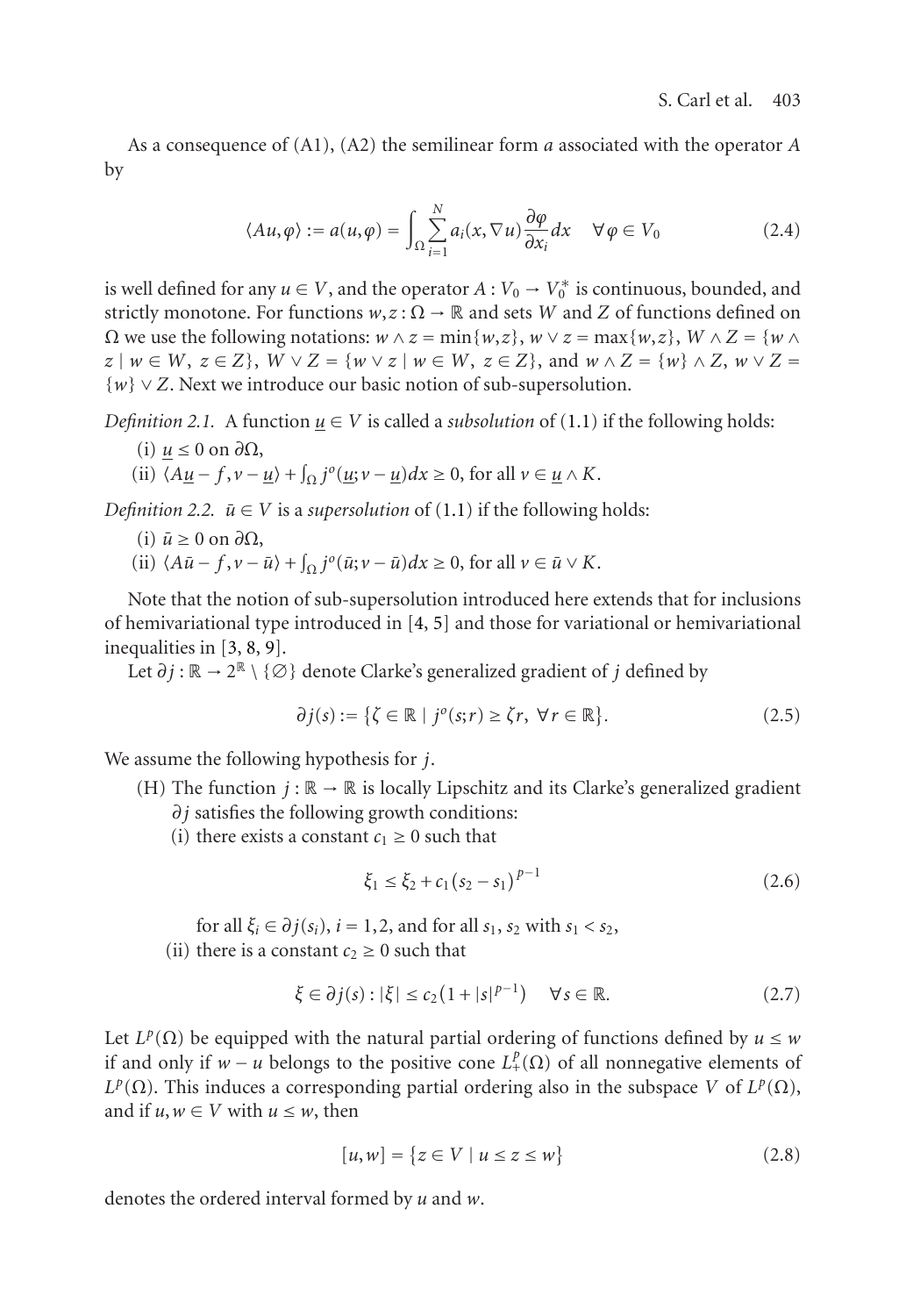In the proofs of our main results we make use of the cut-off function  $b : \Omega \times \mathbb{R} \to \mathbb{R}$ related to an ordered pair of functions  $u \leq \bar{u}$ , and given by

$$
b(x,s) = \begin{cases} (s - \bar{u}(x))^{p-1} & \text{if } s > \bar{u}(x), \\ 0 & \text{if } \underline{u}(x) \le s \le \bar{u}(x), \\ -(\underline{u}(x) - s)^{p-1} & \text{if } s < \underline{u}(x). \end{cases}
$$
 (2.9)

One readily verifies that *b* is a Carathéodory function satisfying the growth condition

<span id="page-4-2"></span><span id="page-4-1"></span><span id="page-4-0"></span>
$$
|b(x,s)| \le k(x) + c_3|s|^{p-1}
$$
 (2.10)

for a.e.  $x \in \Omega$ , for all  $s \in \mathbb{R}$ , with some function  $k \in L^q_+(\Omega)$  and a constant  $c_3 \geq 0$ . Moreover, one has the following estimate

$$
\int_{\Omega} b(x, u(x)) u(x) dx \ge c_4 \|u\|_{L^p(\Omega)}^p - c_5 \quad \forall u \in L^p(\Omega), \tag{2.11}
$$

where  $c_4$  and  $c_5$  are some positive constants. In view of [\(2.10\)](#page-4-0) the Nemytskij operator  $B: L^p(\Omega) \to L^q(\Omega)$  defined by

$$
Bu(x) = b(x, u(x))
$$
\n(2.12)

is continuous and bounded, and thus due to the compact embedding  $V \subset L^p(\Omega)$  it follows that  $B: V_0 \to V_0^*$  is compact.

#### **3. Preliminaries**

In this section, we briefly recall a surjectivity result for multivalued mappings in reflexive Banach spaces (cf., e.g., [\[10,](#page-17-7) Theorem 2.12]) which among others will be used in the proof of our main result in this section.

THEOREM 3.1. Let *X* be a real reflexive Banach space with dual space  $X^*$ ,  $\Phi$  :  $X \to 2^{X^*}$ *a maximal monotone operator, and u*<sup>0</sup> <sup>∈</sup> dom(Φ)*. Let A* : *X* <sup>→</sup> 2*X*<sup>∗</sup> *be a pseudomonotone operator, and assume that either Au*<sup>0</sup> *is quasibounded or* Φ*u*<sup>0</sup> *is strongly quasibounded. Assume further that*  $A: X \to 2^{X^*}$  *is*  $u_0$ -coercive, that *is*, there exists a real-valued function  $c: \mathbb{R}_+ \to \mathbb{R}$  *with*  $c(r) \to +\infty$  *as*  $r \to +\infty$  *such that for all*  $(u, u^*) \in \text{graph}(A)$ *,*  $\langle u^*, u - u_0 \rangle \ge$  $c(||u||_X)$  *u* $||_X$  *holds. Then*  $A + \Phi$  *is surjective, that is, range* $(A + \Phi) = X^*$ .

The operators  $A_{u_0}$  and  $\Phi_{u_0}$  that appear in the theorem above are defined by  $A_{u_0}(v)$ :=  $A(u_0 + v)$  and similarly for  $\Phi_{u_0}$ . As for the notion of *quasibounded* and *strongly quasibounded*, we refer to [\[10,](#page-17-7) page 51]. In particular, one has that any bounded operator is quasibounded and strongly quasibounded as well. The following proposition provides sufficient conditions for an operator  $A: X \to 2^{X^*}$  to be pseudomonotone, which is suitable for our purpose.

PROPOSITION 3.2. Let *X* be a real reflexive Banach space, and assume that  $A: X \to 2^{X*}$ *satisfies the following conditions:*

(i) *for each*  $u \in X$ ,  $A(u)$  *is a nonempty, closed, and convex subset of*  $X^*$ ;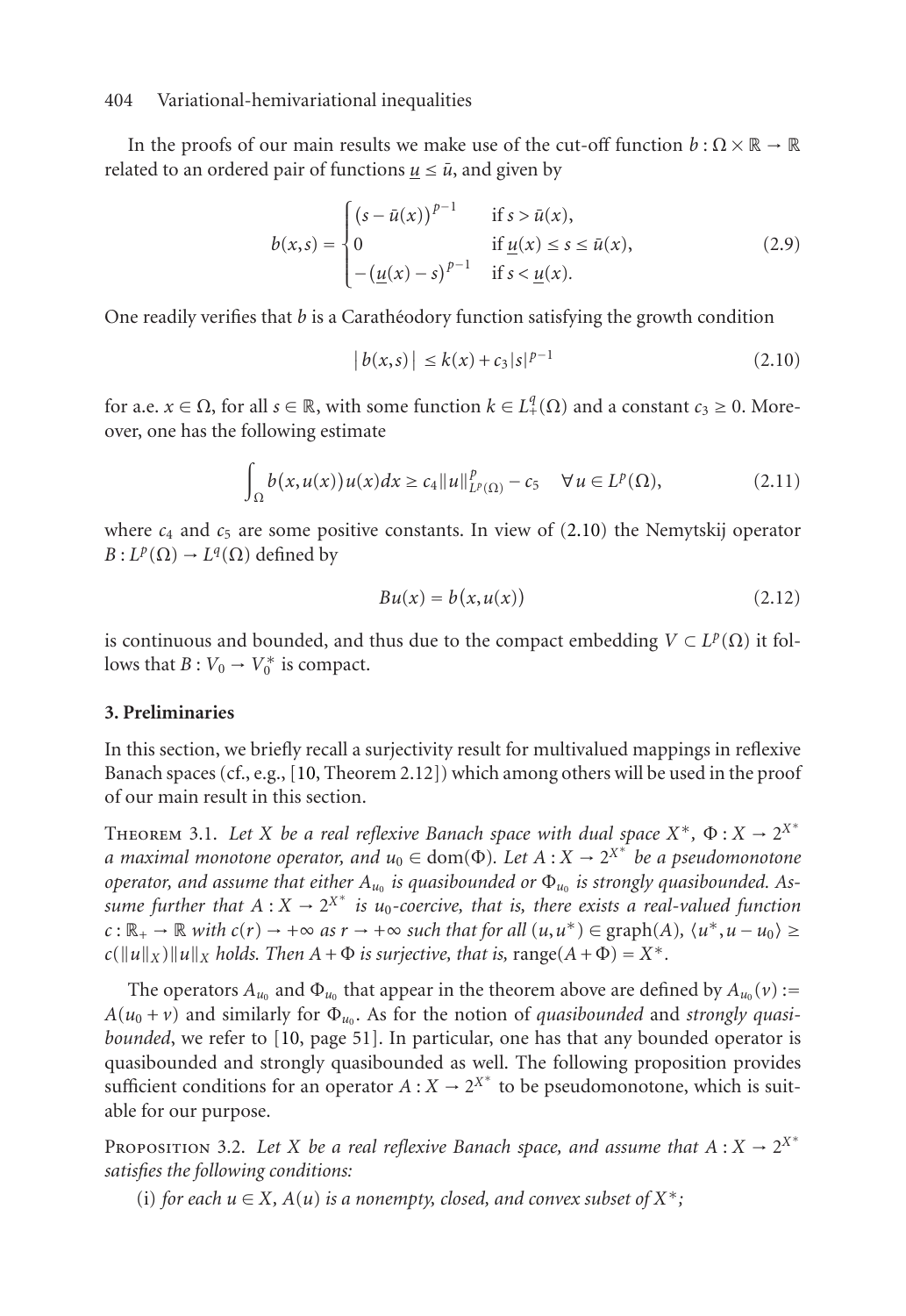(ii)  $A: X \to 2^{X^*}$  *is bounded*;

(iii) *if*  $u_n \rightharpoonup u$  *in*  $X$  *and*  $u_n^* \rightharpoonup u^*$  *in*  $X^*$  *with*  $u_n^* \rightharpoonup A(u_n)$  *and if*  $\limsup \langle u_n^*, u_n - u \rangle \leq 0$ , then  $u^* \in A(u)$  and  $\langle u_n^*, u_n \rangle \to \langle u^*, u \rangle$ .

*Then the operator*  $A: X \to 2^{X^*}$  *is pseudomonotone.* 

As for the proof of [Proposition 3.2](#page-3-0) we refer, for example, to [\[10,](#page-17-7) Chapter 2].

#### **4. Existence and comparison result**

The main result of this section is given by the following theorem which provides an existence and comparison result for the variational-hemivariational inequality [\(1.1\)](#page-1-0).

THEOREM 4.1. Let  $\bar{u}$  and  $u$  be super- and subsolutions of [\(1.1\)](#page-1-0), respectively, satisfying  $u \leq \bar{u}$ , *and assume*  $\bar{u} \wedge K \subset K$  *and*  $\underline{u} \vee K \subset K$ . Then under hypotheses (A1)–(A3) and (H), there *exist solutions of*  $(1.1)$  *within the ordered interval*  $[u, \bar{u}]$ *.* 

*Proof.* Let  $I_K: V_0 \to \mathbb{R} \cup \{+\infty\}$  denote the indicator function related to the given closed convex set  $K \neq \emptyset$  and defined by

<span id="page-5-2"></span><span id="page-5-0"></span>
$$
I_K(u) = \begin{cases} 0 & \text{if } u \in K, \\ +\infty & \text{if } u \notin K, \end{cases}
$$
 (4.1)

which is proper, convex, and lower semicontinuous. By means of the indicator function the variational-hemivariational inequality [\(1.1\)](#page-1-0) can be rewritten in the following form. Find  $u \in K$  such that

$$
\langle Au - f, v - u \rangle + I_K(v) - I_K(u) + \int_{\Omega} j^o(u; v - u) dx \ge 0 \quad \forall v \in V_0.
$$
 (4.2)

Since we are looking for solutions of [\(4.2\)](#page-5-0) within  $[\underline{u}, \overline{u}]$ , we consider the following auxiliary problem: Find  $u \in K$  such that

$$
\langle Au - f + \lambda B(u), v - u \rangle + I_K(v) - I_K(u) + \int_{\Omega} j^o(u; v - u) dx \ge 0 \quad \forall v \in V_0,
$$
 (4.3)

where *B* is the cut-off operator introduced in [Section 2,](#page-2-0) and  $\lambda \ge 0$  is some parameter to be specified later. As will be seen in the course of the proof, the role of *λB* is twofold. First it provides a coercivity generating term, and second, it allows for comparison. The proof of the theorem will be done in two steps. In [Step 1](#page-5-1) we prove the existence of solutions of auxiliary problem [\(4.3\)](#page-5-2), and in [Step 2](#page-7-0) we are going to show that any solution of [\(4.3\)](#page-5-2) belongs to the interval  $[u, \bar{u}]$ , which completes the proof, since then  $B(u) = 0$  and [\(4.2\)](#page-5-0) holds.

<span id="page-5-1"></span>*Step 1* (existence for [\(4.3\)](#page-5-2)). We introduce the functional  $J: L^p(\Omega) \to \mathbb{R}$  defined by

$$
J(v) = \int_{\Omega} j(v(x)) dx \quad \forall v \in L^{p}(\Omega),
$$
\n(4.4)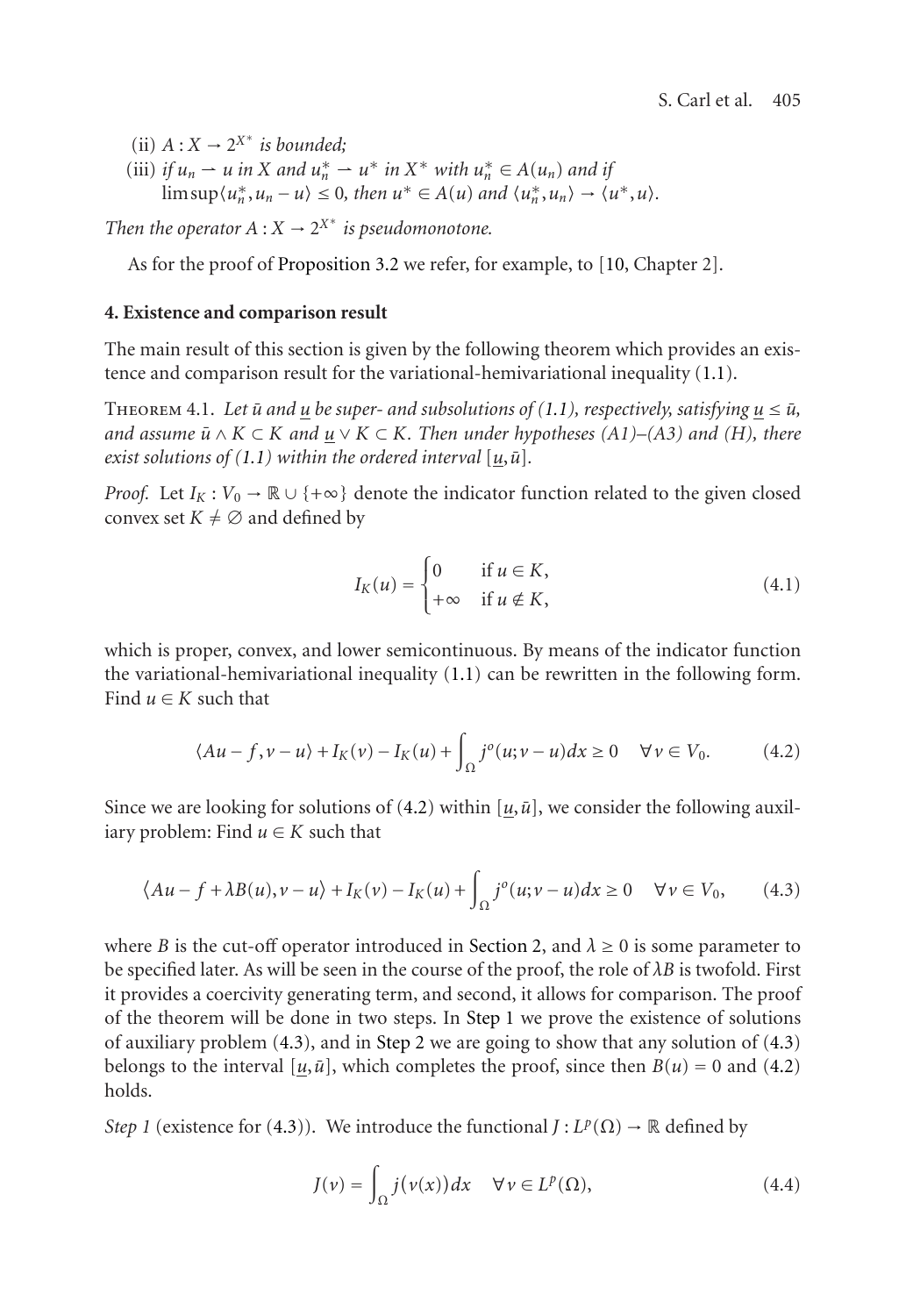which by hypothesis (H) is locally Lipschitz, and moreover, by Aubin-Clarke theorem (see [\[6,](#page-17-0) page 83]) for each  $u \in L^p(\Omega)$  we have

$$
\xi \in \partial J(u) \Longrightarrow \xi \in L^{q}(\Omega) \quad \text{with } \xi(x) \in \partial j(u(x)) \text{ for a.e. } x \in \Omega. \tag{4.5}
$$

Consider now the multivalued operator

$$
A + \lambda B + \partial (J|_{V_0}) + \partial I_K : V_0 \longrightarrow 2^{V_0^*}, \tag{4.6}
$$

where *J*| $V_0$  denotes the restriction of *J* to  $V_0$  and  $\partial I_K$  is the subdifferential of  $I_K$  in the sense of convex analysis. It is well known that  $\Phi := \partial I_K : V_0 \to 2^{V_0^*}$  is a maximal monotone op-erator (cf., e.g., [\[11\]](#page-17-8)). Since  $A: V_0 \to V_0^*$  is strictly monotone, bounded, and continuous, and  $\lambda B: V_0 \to V_0^*$  is bounded, continuous, and compact, it follows that  $A + \lambda B: V_0 \to V_0^*$ is a (single-valued) pseudomonotone, continuous, and bounded operator. In [\[3\]](#page-17-1), it has been shown that  $\partial$ (*J*|*V*<sub>0</sub>) : *V*<sub>0</sub> → 2<sup>*V*<sub>0</sub><sup>\*</sup></sup> is a (multivalued) pseudomonotone operator, which, due to (H), is bounded. Thus  $A_0 := A + \lambda B + \partial(J|_{V_0}) : V_0 \to 2^{V_0^*}$  is a pseudomonotone and bounded operator. Hence, it follows by [Theorem 3.1](#page-3-1) that  $\text{range}(A_0 + \Phi) = V_0^*$  provided *A*<sub>0</sub> is *u*<sub>0</sub>-coercive for some *u*<sub>0</sub> ∈ *K*, which can readily be seen as follows. For any *v* ∈ *V*<sub>0</sub> and any  $w \in \partial(J|_{V_0})(v)$ , we obtain by applying (A3), (H)(ii), and [\(2.11\)](#page-4-1) the estimate

$$
\langle Av + \lambda B(v) + w, v - u_0 \rangle
$$
  
\n
$$
= \int_{\Omega} \sum_{i=1}^{N} a_i(x, \nabla v) \frac{\partial v}{\partial x_i} dx + \lambda \langle B(v), v \rangle + \int_{\Omega} wv dx - \langle Av + \lambda B(v) + w, u_0 \rangle
$$
  
\n
$$
\geq v \int_{\Omega} |\nabla v|^p dx - ||k_1||_{L^1(\Omega)} + c_4 \lambda ||v||_{L^p(\Omega)}^p - c_5 \lambda
$$
  
\n
$$
- c_2 \int_{\Omega} (1 + |v|^{p-1}) |v| dx - |\langle Av + \lambda B(v) + w, u_0 \rangle|
$$
  
\n
$$
\geq v ||v||_{V_0}^p - C \Big( 1 + ||v||_{V_0}^{p-1} \Big)
$$
\n(4.7)

for some constant  $C > 0$ , by choosing the constant  $\lambda$  in such a way that  $c_4\lambda > c_2$ . Since  $p > 1$ , the coercivity of  $A_0$  follows from [\(4.7\)](#page-6-0). In view of the surjectivity of the operator  $A_0 + \Phi$ , there exists a  $u \in K$  such that  $f \in A_0(u) + \Phi(u)$ , that is, there is an  $\xi \in \partial (f|_{V_0})(u)$ with *ξ* ∈ *L*<sup>*q*</sup>( $Ω$ ) and *ξ*(*x*) ∈ *∂j*(*u*(*x*)) for a.e. *x* ∈  $Ω$ , and an *η* ∈ Φ(*u*) such that

<span id="page-6-2"></span><span id="page-6-0"></span>
$$
Au - f + \lambda B(u) + \xi + \eta = 0 \quad \text{in } V_0^*,
$$
 (4.8)

where

<span id="page-6-3"></span><span id="page-6-1"></span>
$$
\langle \xi, \varphi \rangle = \int_{\Omega} \xi(x) \varphi(x) dx \quad \forall \varphi \in V_0,
$$
\n(4.9)

<span id="page-6-4"></span>
$$
I_K(v) \ge I_K(u) + \langle \eta, v - u \rangle \quad \forall v \in V_0.
$$
\n(4.10)

By definition of Clarke's generalized gradient *∂j* from [\(4.9\)](#page-6-1) we get

$$
\langle \xi, \varphi \rangle = \int_{\Omega} \xi(x) \varphi(x) dx \le \int_{\Omega} j^{o}(u(x); \varphi(x)) dx \quad \forall \varphi \in V_0.
$$
 (4.11)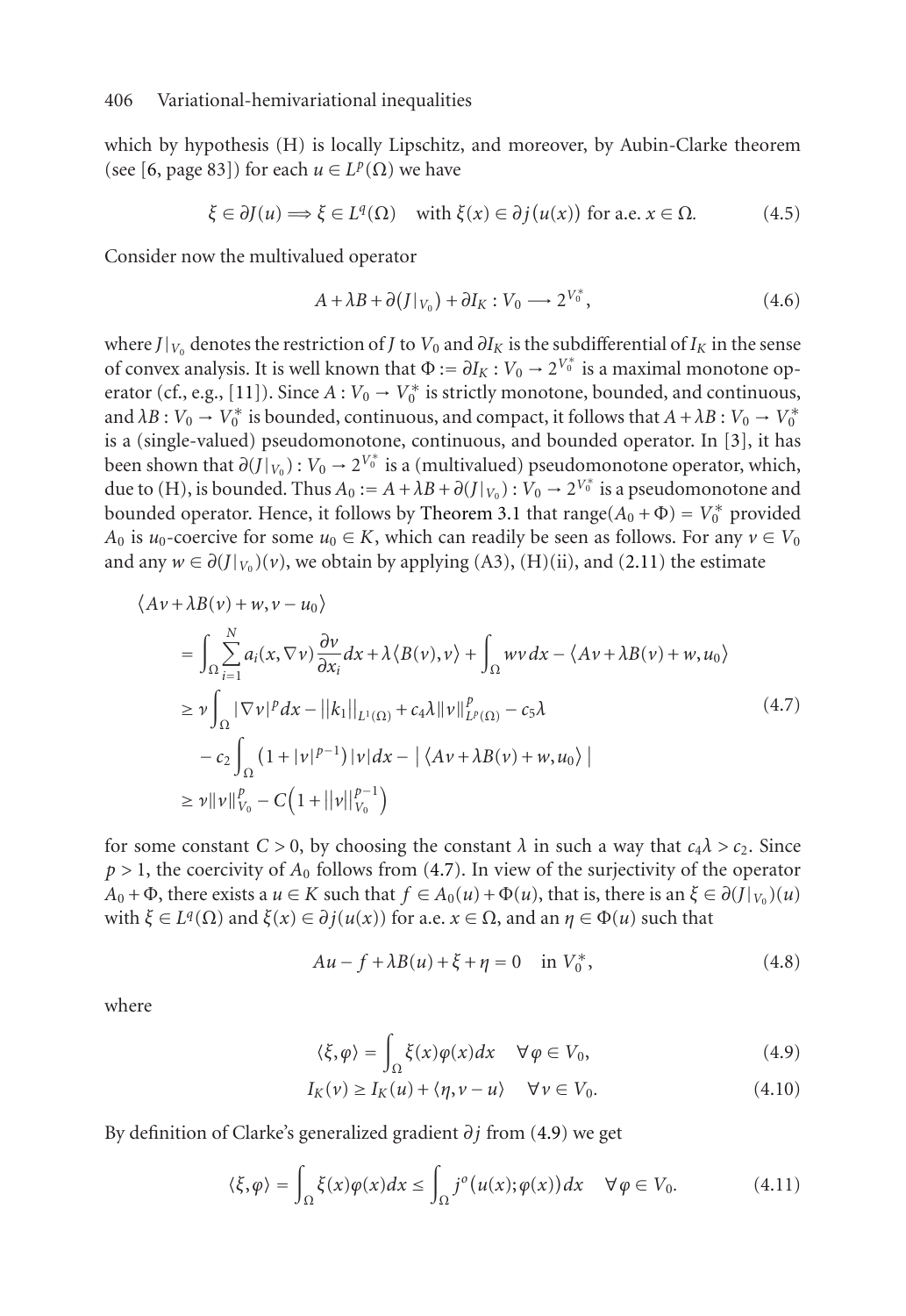Thus from [\(4.8\)](#page-6-2), [\(4.9\)](#page-6-1), [\(4.10\)](#page-6-3), and [\(4.11\)](#page-6-4) with  $\varphi$  replaced by  $\nu$  − *u* we obtain [\(4.3\)](#page-5-2), which proves the existence of solutions of problem [\(4.3\)](#page-5-2).

<span id="page-7-0"></span>*Step 2* ( $u \le u \le \bar{u}$  for any solution *u* of [\(4.3\)](#page-5-2)). We first show  $u \le \bar{u}$ . By definition, the supersolution  $\bar{u}$  satisfies  $\bar{u} \ge 0$  on  $\partial\Omega$ , and

<span id="page-7-2"></span><span id="page-7-1"></span>
$$
\langle A\bar{u} - f, v - \bar{u} \rangle + \int_{\Omega} j^{o}(\bar{u}; v - \bar{u}) dx \ge 0 \quad \forall v \in \bar{u} \vee K.
$$
 (4.12)

Let  $u$  be any solution of  $(4.3)$  which is equivalent to the following variational-hemivariational inequality:

$$
u \in K : \langle Au - f, v - u \rangle + \langle \lambda B(u), v - u \rangle + \int_{\Omega} j^{o}(u; v - u) dx \ge 0 \quad \forall v \in K. \tag{4.13}
$$

We apply the special test function  $v = \bar{u} \vee u = \bar{u} + (u - \bar{u})^+ (\in \bar{u} \vee K)$  in [\(4.12\)](#page-7-1) and  $v = \bar{u} \wedge u$  $u = u - (u - \bar{u})^+(\in K)$  in [\(4.13\)](#page-7-2), and get by adding the resulting inequalities the following one:

$$
\langle A\overline{u} - Au, (u - \overline{u})^{+} \rangle + \lambda \langle B(u), -(u - \overline{u})^{+} \rangle
$$
  
+ 
$$
\int_{\Omega} (j^{o}(\overline{u}; (u - \overline{u})^{+}) + j^{o}(u; -(u - \overline{u})^{+})) dx \ge 0,
$$
 (4.14)

which yields due to

<span id="page-7-3"></span>
$$
\langle Au - A\bar{u}, (u - \bar{u})^+ \rangle \ge 0,
$$
\n(4.15)

the inequality

$$
\lambda \langle B(u), (u-\bar{u})^+ \rangle \le \int_{\Omega} \left( j^o(\bar{u}; (u-\bar{u})^+) + j^o(u; -(u-\bar{u})^+) \right) dx.
$$
 (4.16)

By using (H) and the properties on *j*<sup>*o*</sup> and *∂j* we get for certain  $\bar{\xi}(x) \in \partial j(\bar{u}(x))$  and  $\xi(x) \in \partial j(u(x))$  the following estimate of the right-hand side of [\(4.16\)](#page-7-3):

$$
\int_{\Omega} (j^{o}(\bar{u}; (u - \bar{u})^{+}) + j^{o}(u; -(u - \bar{u})^{+})) dx
$$
\n
$$
= \int_{\{u > \bar{u}\}} (j^{o}(\bar{u}; u - \bar{u}) + j^{o}(u; -(u - \bar{u}))) dx
$$
\n
$$
= \int_{\{u > \bar{u}\}} (\bar{\xi}(x)(u(x) - \bar{u}(x)) + \xi(x)(-(u(x) - \bar{u}(x)))) dx
$$
\n
$$
= \int_{\{u > \bar{u}\}} (\bar{\xi}(x) - \xi(x)) (u(x) - \bar{u}(x)) dx
$$
\n
$$
\leq \int_{\{u > \bar{u}\}} c_{1} (u(x) - \bar{u}(x))^{p} dx.
$$
\n(4.17)

Since

<span id="page-7-4"></span>
$$
\langle B(u), (u-\bar{u})^+ \rangle = \int_{\{u>\bar{u}\}} (u-\bar{u})^p dx, \tag{4.18}
$$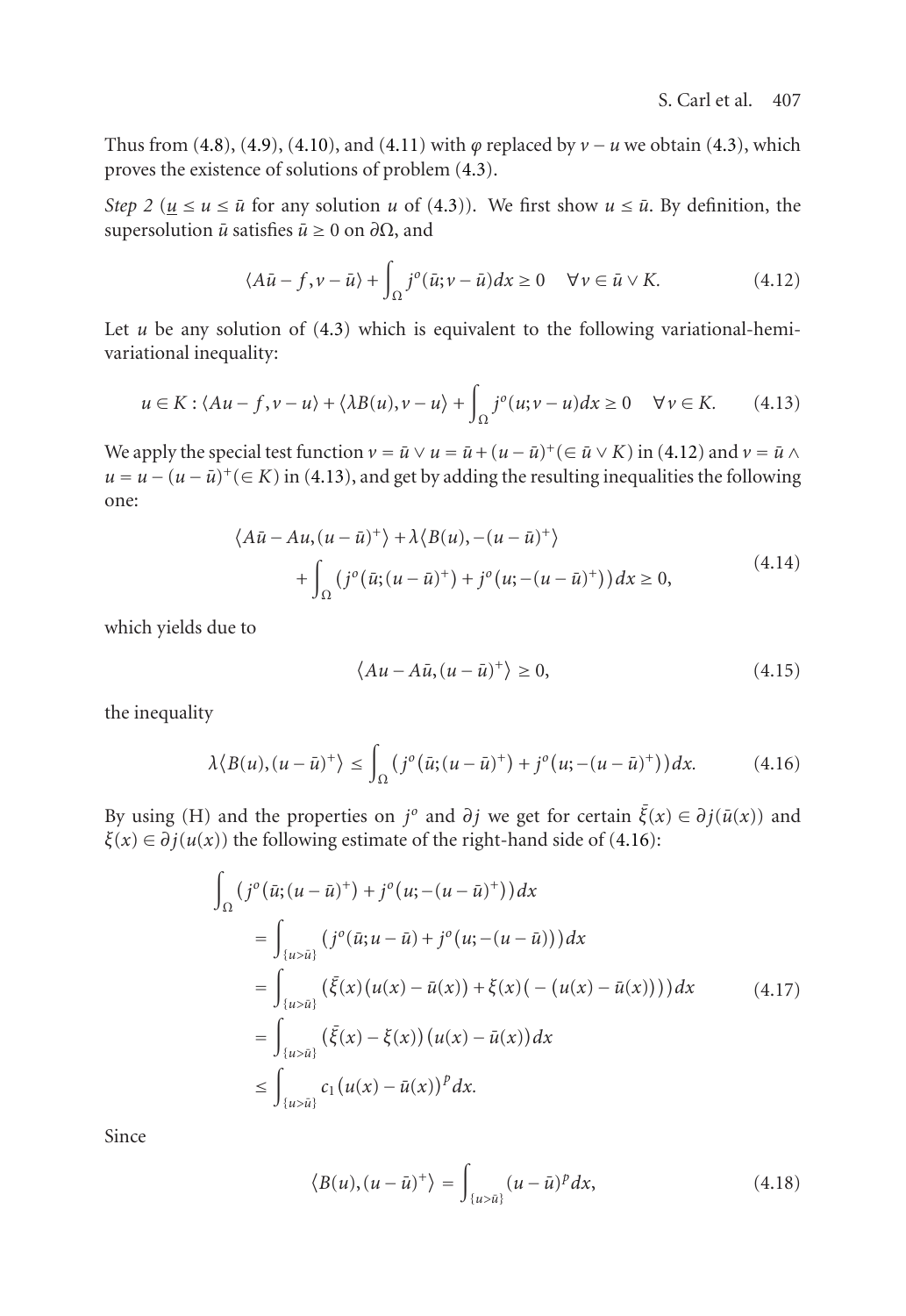we get from [\(4.16\)](#page-7-3) and [\(4.17\)](#page-7-4) the estimate

<span id="page-8-0"></span>
$$
(\lambda - c_1) \int_{\{u > \bar{u}\}} (u - \bar{u})^p dx \le 0. \tag{4.19}
$$

Selecting the parameter  $\lambda$ , in addition, such that  $\lambda - c_1 > 0$ , then [\(4.19\)](#page-8-0) yields

$$
\int_{\Omega} \left( (u - \bar{u})^+ \right)^p dx \le 0, \tag{4.20}
$$

which implies  $(u - \bar{u})^+ = 0$  and thus  $u \leq \bar{u}$ . The proof for the inequality  $u \leq u$  can be carried out in a similar way which completes the proof of the theorem.

#### <span id="page-8-2"></span>**5. Compactness and existence of extremal solutions**

Let *S* denote the set of all solutions of [\(1.1\)](#page-1-0) within the interval [ $u$ , $\bar{u}$ ] of an ordered pair of sub- and supersolutions. In this section, we are going to show that the solution set  $\mathcal G$  is compact, and under certain lattice conditions on  $K, \mathcal{G}$  possesses the smallest and greatest elements with respect to the given partial ordering. The smallest and greatest elements of  $\mathcal{G}$  are called the *extremal solutions* of [\(1.1\)](#page-1-0) within [ $u$ , $\bar{u}$ ].

THEOREM 5.1. *Under the hypotheses of [Theorem 4.1](#page-3-1) the solution set*  $\mathcal{G}$  *is compact in*  $V_0$ *.* 

*Proof.* First we prove that *S* is bounded in  $V_0$ . Since any  $u \in S$  belongs to the interval [ $u$ , $\bar{u}$ ], it follows that  $\mathcal{G}$  is bounded in  $L^p(\Omega)$ . Moreover, any  $u \in \mathcal{G}$  solves [\(1.1\)](#page-1-0), that is, we have *u* ∈ *K* :  $\langle Au - f, v - u \rangle + \int_{\Omega} j^o(u; v - u) dx \ge 0$ , for all *v* ∈ *K*. Let *u*<sub>0</sub> be any (fixed) element of *K*. By taking  $v = u_0$  in the above inequality we get

$$
\langle Au, u \rangle \le \langle Au, u_0 \rangle + \langle f, u - u_0 \rangle + \int_{\Omega} j^o(u; u_0 - u) dx.
$$
 (5.1)

This yields, by applying  $(A3)$ ,  $(H)(ii)$ , and Young's inequality, the following estimate:

$$
\nu \|\nabla u\|_{L^{p}(\Omega)}^{p} \leq ||k_{1}||_{L^{1}(\Omega)} + c(\varepsilon) \left( ||f||_{V_{0}^{*}}^{q} + 1 \right) + \varepsilon ||u||_{V_{0}}^{p} + \tilde{\alpha} \left( ||u||_{L^{p}(\Omega)} + ||u||_{L^{p}(\Omega)}^{p} + 1 \right) \tag{5.2}
$$

for any  $\varepsilon > 0$ . Hence, the boundedness of  $\mathcal G$  in  $V_0$  follows by choosing  $\varepsilon$  sufficiently small and by taking into account that *S* is bounded in  $L^p(\Omega)$ .

Let  $(u_n) \subset \mathcal{G}$ . From the above boundedness of  $\mathcal{G}$  in  $V_0$ , we can choose a subsequence  $(u_k)$  of  $(u_n)$  such that

$$
u_k \rightharpoonup u
$$
 in  $V_0$ ,  $u_k \rightharpoonup u$  in  $L^p(\Omega)$ ,  $u_k(x) \rightharpoonup u(x)$  a.e. in  $\Omega$ . (5.3)

Obviously  $u \in [u, \bar{u}]$ . On the other hand, because *K* is closed and convex in  $V_0$ , it is weakly closed. As  $u_k \in K$  for all k, we see that *u* is also in K. Since  $u_k$  solve [\(1.1\)](#page-1-0), we can put  $v = u \in K$  in [\(1.1\)](#page-1-0) (with  $u_k$  instead of *u*) and get

<span id="page-8-1"></span>
$$
\langle Au_k - f, u - u_k \rangle + \int_{\Omega} j^o(u_k; u - u_k) dx \ge 0,
$$
\n(5.4)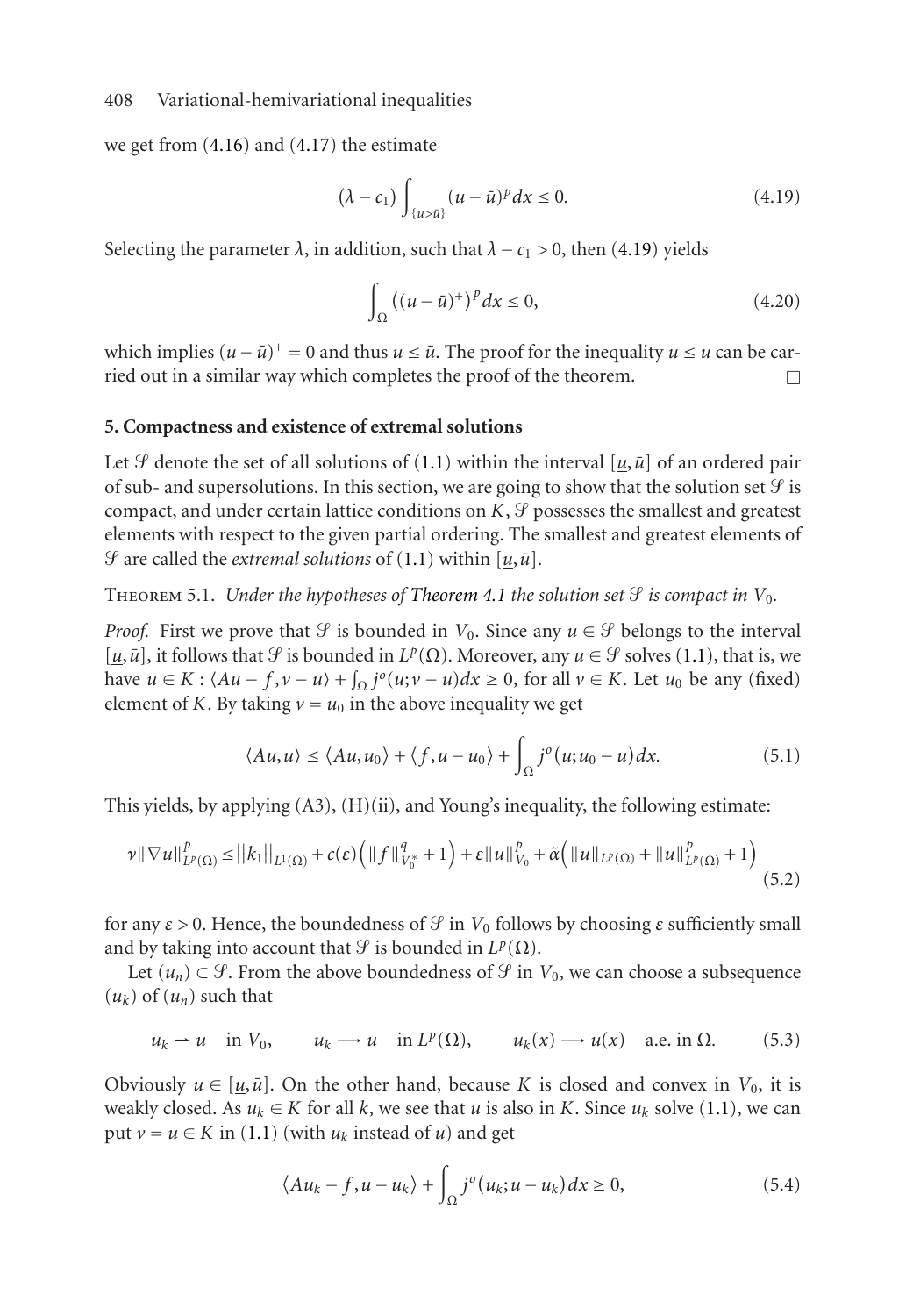and thus

<span id="page-9-1"></span>
$$
\langle Au_k, u_k - u \rangle \le \langle f, u_k - u \rangle + \int_{\Omega} j^o(u_k; u - u_k) dx.
$$
 (5.5)

Due to [\(5.3\)](#page-8-1) and due to the fact that  $(s,r) \mapsto j^o(s;r)$  is upper semicontinuous, we get by applying Fatou's lemma

$$
\limsup_{k} \int_{\Omega} j^{o}(u_{k}; u - u_{k}) dx \leq \int_{\Omega} \limsup_{k} j^{o}(u_{k}; u - u_{k}) dx = 0.
$$
 (5.6)

In view of  $(5.6)$  we thus obtain from  $(5.3)$  and  $(5.5)$ 

<span id="page-9-2"></span><span id="page-9-0"></span>
$$
\limsup_{k} \langle Au_k, u_k - u \rangle \le 0. \tag{5.7}
$$

Since the operator *A* has the  $(S_+)$ -property (we refer, e.g., to [\[1\]](#page-17-9) for the definition of the  $(S_{+})$ -property being used here), the weak convergence of  $(u_k)$  in  $V_0$  along with [\(5.7\)](#page-9-2) imply the strong convergence  $u_k \rightarrow u$  in  $V_0$ , see, for example, [\[1,](#page-17-9) Theorem D.2.1]. Moreover, the limit *u* belongs to  $\mathcal G$  as can be seen by passing to the lim sup on the left-hand side of the following inequality:

$$
\langle Au_k - f, v - u_k \rangle + \int_{\Omega} j^o(u_k; v - u_k) dx \ge 0,
$$
\n(5.8)

where we have used Fatou's lemma and the strong convergence of  $(u_k)$  in  $V_0$ . This completes the proof.  $\Box$ 

As for the existence of extremal solutions in  $\mathcal{S}$ , we introduce the following notion.

*Definition 5.2.* Let  $(\mathcal{P}, \leq)$  be a partially ordered set. A subset  $\mathcal C$  of  $\mathcal P$  is said to be upward*directed* if for each pair  $x, y \in \mathcal{C}$ , there is a  $z \in \mathcal{C}$  such that  $x \leq z$  and  $y \leq z$ , and  $\mathcal{C}$  is *downward-directed* if for each pair *x*,  $y \in \mathcal{C}$ , there is a  $w \in \mathcal{C}$  such that  $w \leq x$  and  $w \leq y$ . If  $\mathscr C$  is both upward and downward directed it is called *directed*.

We are now ready to prove our extremality result.

<span id="page-9-3"></span>Theorem 5.3. *Let the hypotheses of [Theorem 4.1](#page-3-1) be satisfied, and assume, moreover,*

<span id="page-9-5"></span><span id="page-9-4"></span>
$$
K \wedge K \subset K, \qquad K \vee K \subset K. \tag{5.9}
$$

*Then, the solution set possesses extremal elements.*

*Proof.* The proof of [Theorem 5.3](#page-9-3) is divided into two steps. In [Step 1,](#page-5-1) we show that the solution set  $\mathcal G$  is directed, and the existence of extremal elements of  $\mathcal G$  is proved in [Step 2.](#page-7-0)

*Step 1* ( $\mathcal{F}$  is a directed set). As a consequence of [Theorem 4.1,](#page-3-1) we have  $\mathcal{F} \neq \emptyset$ . Given  $u_1, u_2 \in \mathcal{G}$ , we show that there is a  $u \in \mathcal{G}$  such that  $u_k \le u$ ,  $k = 1, 2$ , which means  $\mathcal{G}$  is upward-directed. To this end we consider the following auxiliary variational-hemivariational inequality

$$
u \in K : \langle Au - f + \lambda B(u), v - u \rangle + \int_{\Omega} j^{o}(u; v - u) dx \ge 0 \quad \forall v \in K,
$$
 (5.10)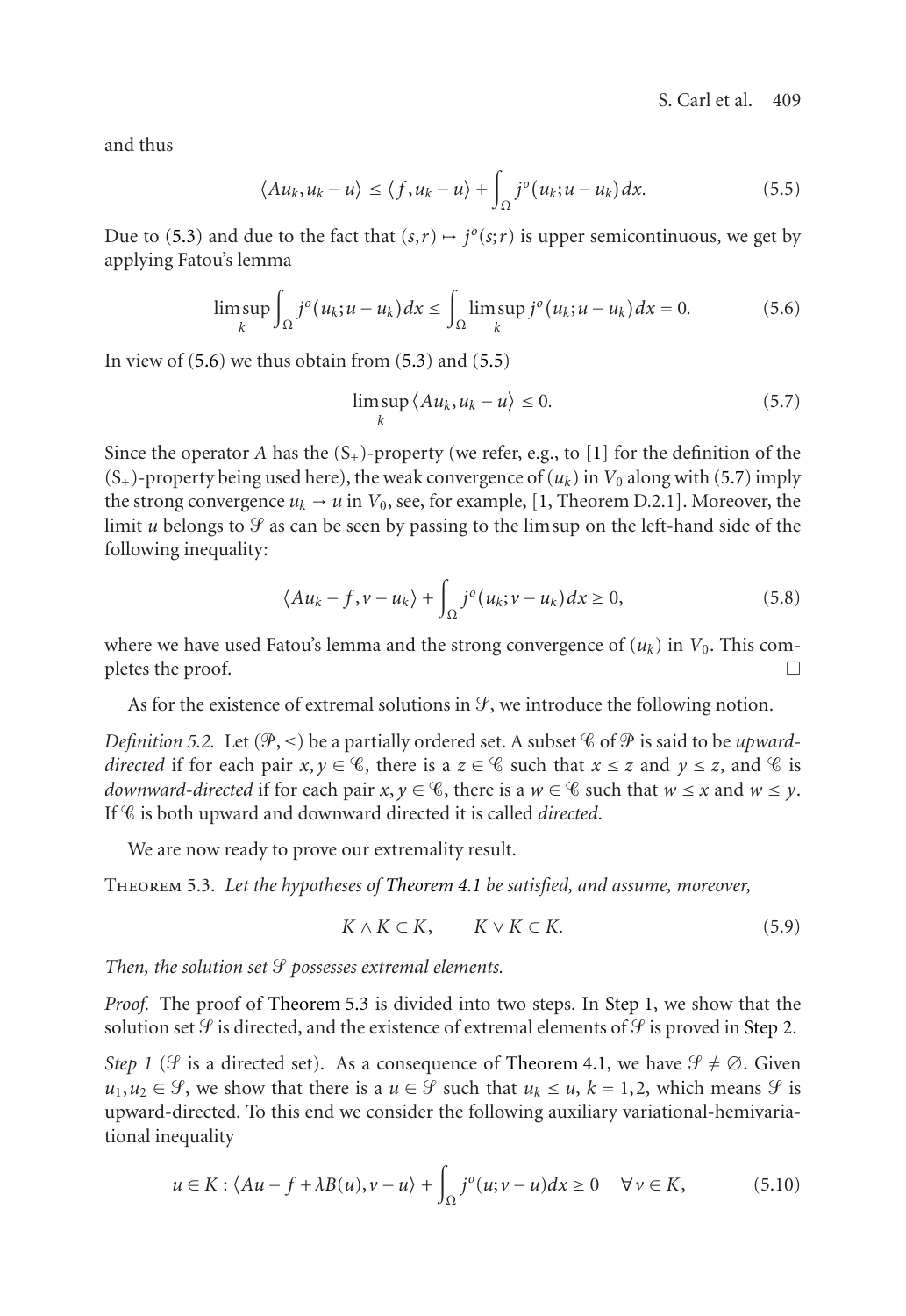where  $\lambda \geq 0$  is a free parameter to be chosen later. Unlike in the proof of [Theorem 4.1,](#page-3-1) the operator *B* is now given by the following cut-off function  $b : \Omega \times \mathbb{R} \to \mathbb{R}$ :

<span id="page-10-2"></span>
$$
b(x,s) = \begin{cases} (s - \bar{u}(x))^{p-1} & \text{if } s > \bar{u}(x), \\ 0 & \text{if } u_0(x) \le s \le \bar{u}(x), \\ - (u_0(x) - s)^{p-1} & \text{if } s < u_0(x), \end{cases}
$$
(5.11)

where  $u_0 = \max\{u_1, u_2\}$ . By arguments similar to those in the proof of [Theorem 4.1](#page-3-1) we get the existence of solutions of [\(5.10\)](#page-9-4). The set  $\mathcal G$  is shown to be upward-directed provided that any solution *u* of [\(5.10\)](#page-9-4) satisfies  $u_k \le u \le \bar{u}$ ,  $k = 1, 2$ , because then  $Bu = 0$  and thus  $u \in \mathcal{G}$  exceeding  $u_k$ .

For  $k = 1, 2$ , because  $u_k \in \mathcal{G}$ , we have  $u_k \in K \cap [\underline{u}, \overline{u}]$  and

<span id="page-10-0"></span>
$$
\langle Au_k - f, v - u_k \rangle + \int_{\Omega} j^o(u_k; v - u_k) dx \ge 0 \quad \forall v \in K. \tag{5.12}
$$

Note that since  $u, u_1, u_2 \in K$ , [\(5.9\)](#page-9-5) implies that

$$
u + (u_k - u)^+ = u \vee u_k \in K, \qquad u_k - (u_k - u)^+ = u \wedge u_k \in K. \tag{5.13}
$$

Therefore, one can take as special functions  $v = u + (u_k - u)^+$  in [\(5.10\)](#page-9-4) and  $v = u_k - (u_k - u)^+$  $u$ <sup>+</sup> in [\(5.12\)](#page-10-0). Adding the resulting inequalities we obtain

$$
\langle Au_k - Au, (u_k - u)^+ \rangle - \lambda \langle B(u), (u_k - u)^+ \rangle
$$
  
\n
$$
\leq \int_{\Omega} \left( j^o \left( u; (u_k - u)^+ \right) + j^o \left( u_k; -(u_k - u)^+ \right) \right) dx.
$$
\n(5.14)

Arguing as in [\(4.17\)](#page-7-4), we have for the right-hand side of [\(5.14\)](#page-10-1) the estimate

$$
\int_{\Omega} (j^{o}(u; (u_{k} - u)^{+}) + j^{o}(u_{k}; -(u_{k} - u)^{+})) dx \leq \int_{\{u_{k} > u\}} c_{1}(u_{k}(x) - u(x))^{p} dx. \quad (5.15)
$$

For the terms on the left-hand side we have

<span id="page-10-5"></span><span id="page-10-4"></span><span id="page-10-3"></span><span id="page-10-1"></span>
$$
\left\langle Au_{k} - Au, (u_{k} - u)^{+}\right\rangle \geq 0, \tag{5.16}
$$

and [\(5.11\)](#page-10-2) yields

$$
\langle B(u), (u_k - u)^+ \rangle = - \int_{\{u_k > u\}} (u_0(x) - u(x))^{p-1} (u_k(x) - u(x)) dx
$$
  

$$
\leq - \int_{\{u_k > u\}} (u_k(x) - u(x))^p dx.
$$
 (5.17)

By means of [\(5.15\)](#page-10-3), [\(5.16\)](#page-10-4), [\(5.17\)](#page-10-5) we get from [\(5.14\)](#page-10-1) the inequality

<span id="page-10-6"></span>
$$
(\lambda - c_1) \int_{\{u_k > u\}} \left( u_k(x) - u(x) \right)^p dx \le 0.
$$
 (5.18)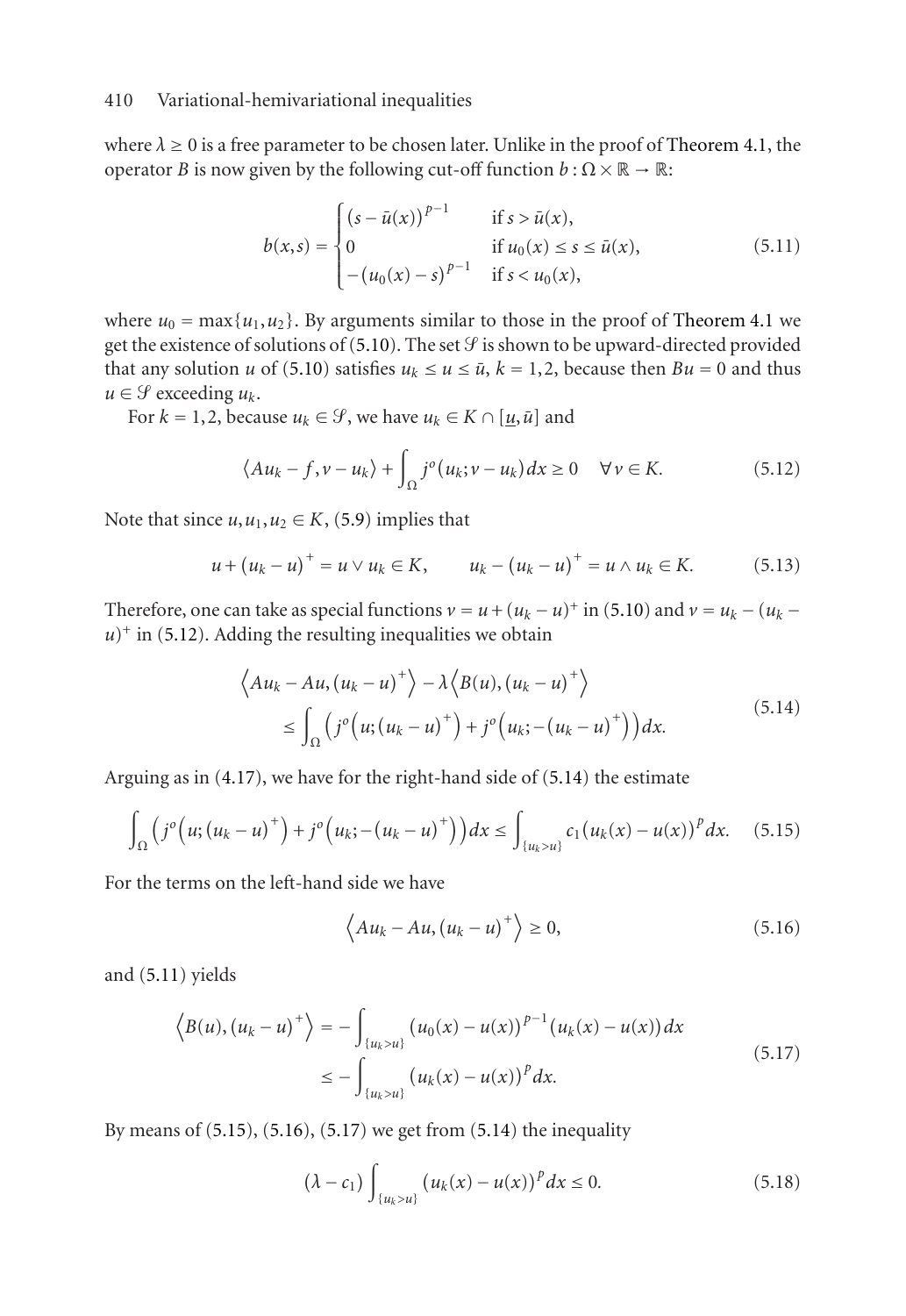Selecting  $\lambda$  such that  $\lambda > c_1$  from [\(5.18\)](#page-10-6) it follows  $u_k \le u$ . The proof for  $u \le \bar{u}$  follows similar arguments, and thus  $\mathcal G$  is upward-directed. By obvious modifications of the auxiliary problem, one can show analogously that  $\mathcal G$  is also downward-directed.

*Step 2* (existence of extremal solutions). We show the existence of the greatest element of  $\mathcal{F}$ . Since  $V_0$  is separable, we have that  $\mathcal{F} \subset V_0$  is separable too, so there exists a countable, dense subset  $Z = \{z_n \mid n \in \mathbb{N}\}\$  of  $\mathcal{G}$ . From [Step 1,](#page-5-1)  $\mathcal{G}$  is upward-directed, so we can construct an increasing sequence  $(u_n) \subset \mathcal{G}$  as follows. Let  $u_1 = z_1$ . Select  $u_{n+1} \in \mathcal{G}$  such that

$$
\max\left\{z_n, u_n\right\} \le u_{n+1} \le \overline{u}.\tag{5.19}
$$

The existence of  $u_{n+1}$  is established in [Step 1.](#page-5-1) From the compactness of  $\mathcal G$  according to [Theorem 5.1,](#page-3-1) we can choose a subsequence of  $(u_n)$ , denoted again  $(u_n)$ , and an element  $u \in \mathcal{G}$  such that  $u_n \to u$  in  $V_0$ , and  $u_n(x) \to u(x)$  a.e. in  $\Omega$ . This last property of  $(u_n)$ combined with its increasing monotonicity implies that the entire sequence is convergent in  $V_0$  and, moreover,  $u = \sup_n u_n$ . By construction, we see that

$$
\max\{z_1, z_2, \dots, z_n\} \le u_{n+1} \le u \quad \forall n,
$$
\n(5.20)

thus  $Z \subset [u, u]$ . Since the interval  $[u, u]$  is closed in  $V_0$ , we infer

$$
\mathcal{G} \subset \overline{Z} \subset \overline{[\underline{u}, u]} = [\underline{u}, u],\tag{5.21}
$$

which in conjunction with  $u \in \mathcal{G}$  ensures that *u* is the greatest solution of [\(1.1\)](#page-1-0).

The existence of the least solution of  $(1.1)$  can be proved in a similar way.

*Remark 5.4.* From the proof of [Theorem 5.3](#page-9-3) it can be seen that instead of lattice condition [\(5.9\)](#page-9-5), it is enough to assume the following weaker condition:

$$
K \wedge (K \cap [\underline{u}, \bar{u}]) \subset K, \qquad K \vee (K \cap [\underline{u}, \bar{u}]) \subset K. \tag{5.22}
$$

#### **6. Example and generalization**

**6.1. Example.** We consider [\(1.1\)](#page-1-0) with  $f \in L^{p^{*'}}(\Omega)$ , where  $p^{*'}$  is the Hölder conjugate of the critical Sobolev exponent  $p^*$ , and  $K$  representing the following obstacle problem:

<span id="page-11-0"></span>
$$
K = \{ v \in V_0 \mid v(x) \le \psi(x) \text{ for a.e. } x \in \Omega \}
$$
 (6.1)

with  $\psi$ :  $\Omega \to \mathbb{R}$  measurable. We are going to provide sufficient conditions for the existence of an ordered pair of constant sub-and supersolutions *α* and *β*, respectively.

PROPOSITION 6.1. Let  $K \neq \emptyset$  be given by [\(6.1\)](#page-11-0) and assume f and  $\psi$  as given above, and let  $a_i(x,0) = 0, i = 1,...,N$ *. Then* 

(a) *the constant function*  $u(x) \equiv \alpha \leq 0$  *is a subsolution of* [\(1.1\)](#page-1-0) *if* 

<span id="page-11-1"></span>
$$
f(x) \ge -j^{o}(\alpha; -1) \quad \text{for a.e. } x \in \Omega,
$$
\n(6.2)

(b) *the constant function*  $\bar{u}(x) \equiv \beta \ge 0$  *is a supersolution of* [\(1.1\)](#page-1-0) *if* 

<span id="page-11-2"></span>
$$
f(x) \le j^o(\beta; 1) \quad \text{for a.e. } x \in \Omega,\tag{6.3}
$$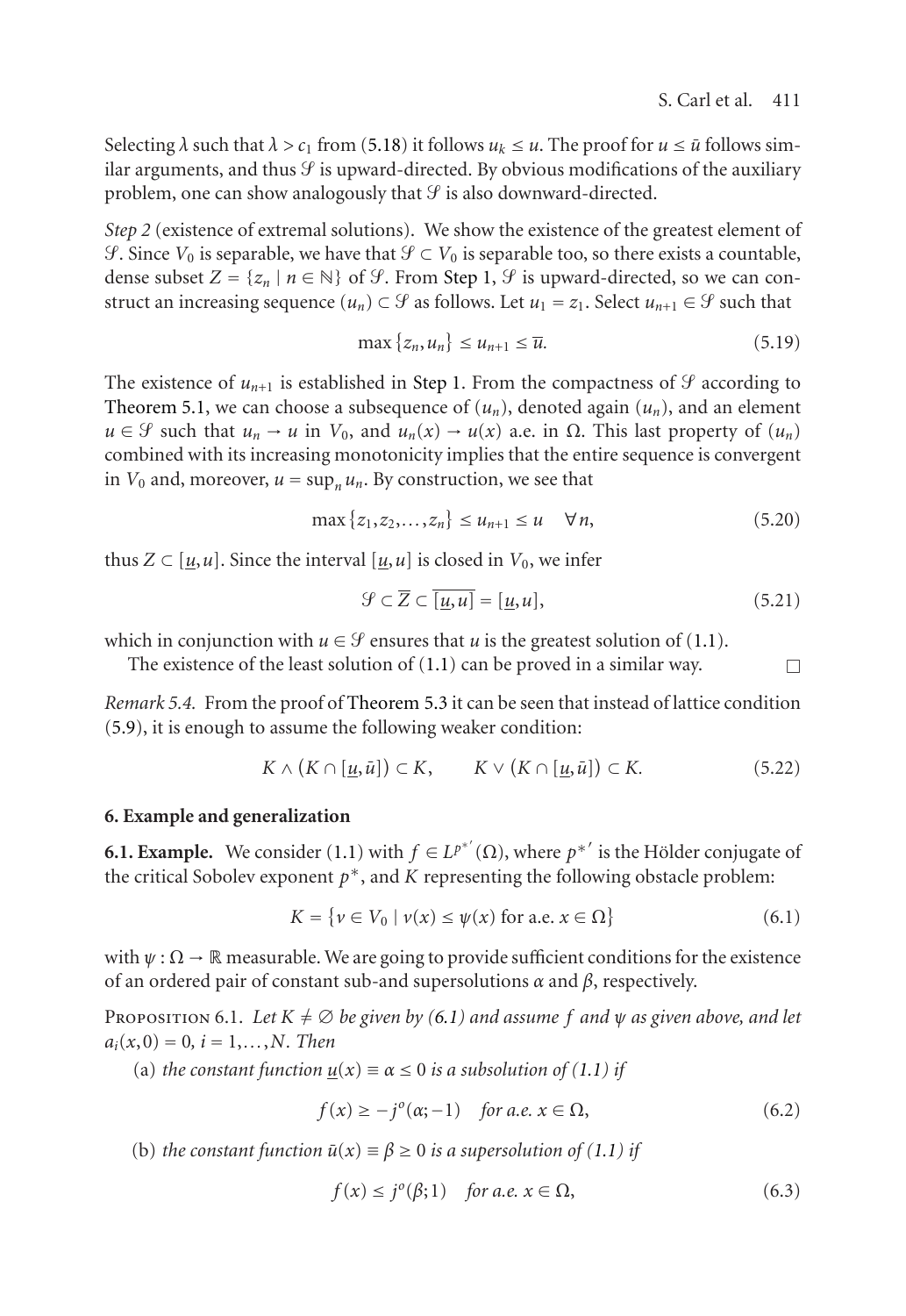(c) if 
$$
f \in L^{\infty}(\Omega)
$$
 and  $\alpha, \beta \in \mathbb{R}$  satisfy  $\alpha \le 0 \le \beta$  and  

$$
-j^{o}(\alpha; -1) \le f(x) \le j^{o}(\beta; 1) \text{ for a.e. } x \in \Omega,
$$
 (6.4)

*then α and β is an ordered pair of sub- and supersolutions.*

*Proof.* Let *α* ≤ 0 satisfy [\(6.2\)](#page-11-1). According to [Definition 2.1,](#page-3-1) we only need to verify that *α* satisfies [Definition 2.1\(](#page-3-1)ii). To this end let  $\nu \in \alpha \wedge K$  be given. Then  $\nu - \alpha \leq 0$  in  $\Omega$  and in view of  $(6.2)$  we get

$$
\langle A\alpha - f, \nu - \alpha \rangle + \int_{\Omega} j^{\circ} (\alpha; \nu(x) - \alpha) dx
$$
  
= 
$$
\int_{\Omega} (j^{\circ} (\alpha; \nu(x) - \alpha) - f(x) (\nu(x) - \alpha)) dx
$$
  
= 
$$
\int_{\Omega} (j^{\circ} (\alpha; -1) + f(x)) (\alpha - \nu(x)) dx \ge 0 \quad \forall \nu \in \alpha \wedge K,
$$
 (6.5)

which proves that  $\alpha$  is a subsolution. In a similar way one can show that under [\(6.3\)](#page-11-2), the constant  $\beta \ge 0$  is a supersolution. Finally, (c) follows immediately from (a) and (b).  $\square$ 

In order to apply [Theorem 4.1](#page-3-1) to our example, we only need to make sure that, in addition,  $\beta \wedge K \subset K$  and  $\alpha \vee K \subset K$  is satisfied. For the obstacle problem  $\beta \wedge K \subset K$  is trivially satisfied and  $\alpha \vee K \subset K$  holds provided  $\alpha \leq \psi(x)$  for a.e.  $x \in \Omega$ .

Moreover, straightforward calculations show that both lattice conditions in [\(5.9\)](#page-9-5) are satisfied for our convex set *K* here. Thus, [Theorem 5.3](#page-9-3) also holds in the present example if *α* ≤ *ψ*(*x*) for a.e. *x* ∈ Ω.

*Remark 6.2.* Our main goal is a general sub-supersolution approach for variationalhemivariational inequalities and the example given here illustrates the above results in a simple circumstance. Calculations of nonconstant sub-supersolutions in inclusions and variational inequalities were presented, for example, in [\[3,](#page-17-1) [4,](#page-17-5) [7\]](#page-17-10).

Applications of the sub-supersolution method presented above to some variationalhemivariational inequalities in material science (in which nonconstant sub-supersolutions are constructed) will be studied in a forthcoming project.

**6.2. Generalization.** Our discussions above could be extended to the case where the principal operator *A* is perturbed by a lower-order term *G*. The inequality [\(1.1\)](#page-1-0) is extended to

$$
u \in K : \langle Au + Gu - f, v - u \rangle + \int_{\Omega} j^{o}(u; v - u) dx \ge 0 \quad \forall v \in K,
$$
 (6.6)

where *G* is the Nemytskij operator associated with a Caratheodory function  $g : \Omega \times \mathbb{R} \times$  $\mathbb{R}^N \to \mathbb{R}$ :

<span id="page-12-1"></span><span id="page-12-0"></span>
$$
\langle Gu, v \rangle = \int_{\Omega} g(\cdot, u, \nabla u) v dx \quad \forall u, v \in V. \tag{6.7}
$$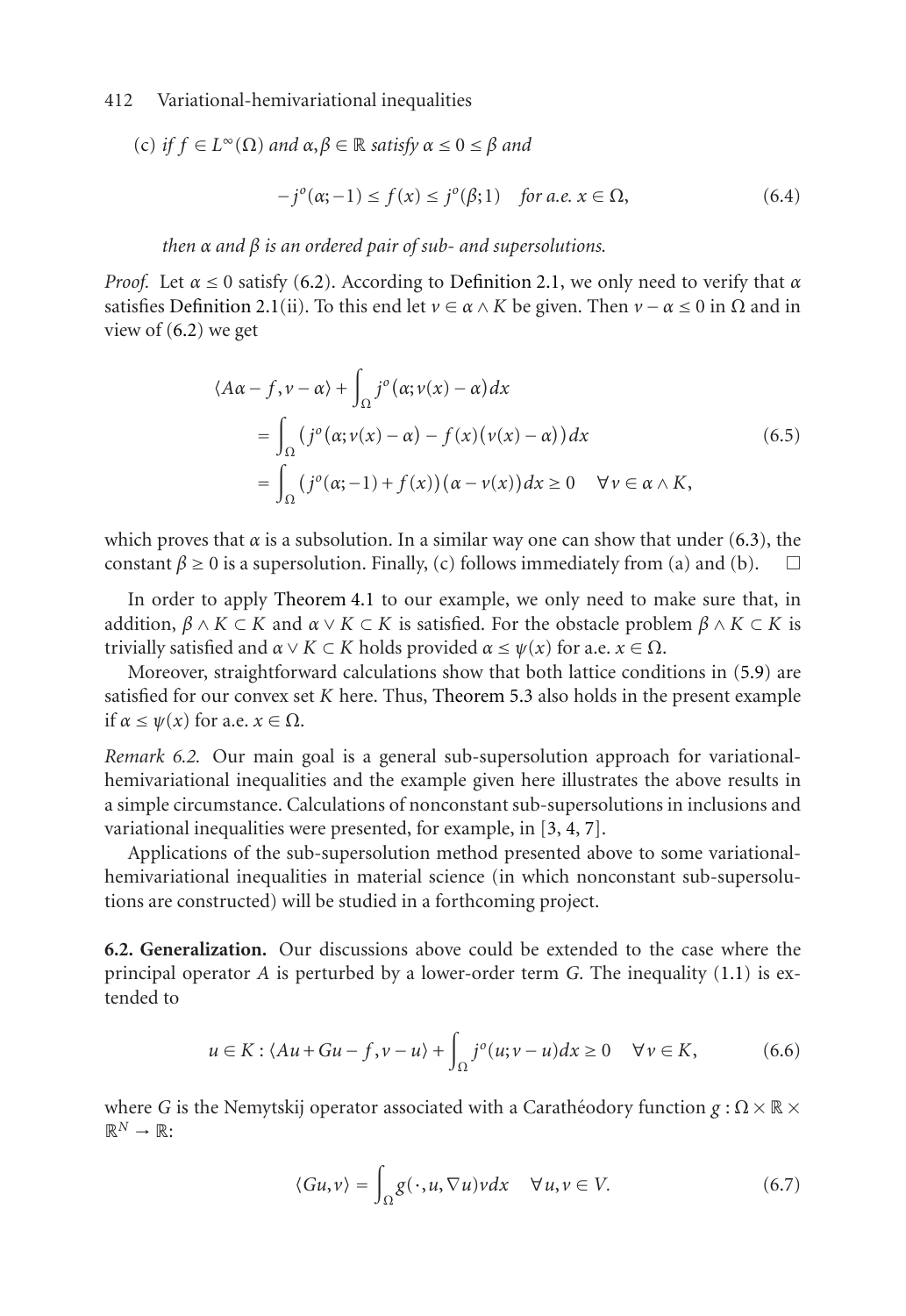For the integral in [\(6.7\)](#page-12-0) to be defined, we need some growth condition on *g*, which will be specified later. Note that the operator  $A + G$  is not coercive in general. The definition of supersolutions of [\(6.6\)](#page-12-1) now becomes as follows.

*Definition 6.3.* A function  $\bar{u} \in V$  is called a supersolution of [\(6.6\)](#page-12-1) if the following holds:

- $(i)$   $\bar{u} ≥ 0$  on  $\partial Ω$ ,
- $(iii)$  *Gu* $\in$  *L*<sup>q</sup>( $\Omega$ ),
- (iii)  $\langle A\overline{u} + G\overline{u} f, v \overline{u} \rangle + \int_{\Omega} j^{o}(\overline{u}; v \overline{u}) dx \ge 0$ , for all  $v \in \overline{u} \vee K$ .

We have a similar definition for subsolutions of [\(6.6\)](#page-12-1). Combining this notion of subsupersolutions with appropriate modifications of the arguments in [Section 5,](#page-8-2) we can prove the following existence and extremality result for [\(6.6\)](#page-12-1).

Theorem 6.4. (a) *Assume the hypotheses (A1)–(A3), (H), and that [\(6.6\)](#page-12-1) has subsolutions*  $u_1, \ldots, u_k$  *and supersolutions*  $\bar{u}_1, \ldots, \bar{u}_m$  *such that* 

$$
\underline{u} := \max\{\underline{u}_1, \dots, \underline{u}_k\} \le \bar{u} := \min\{\bar{u}_1, \dots, \bar{u}_m\},\tag{6.8}
$$

*and*  $\bar{u}_i \wedge K \subset K$ ,  $\underline{u}_j \vee K \subset K$  *for all*  $1 \le i \le m$ ,  $1 \le j \le k$ *. Suppose furthermore g has the growth condition*

<span id="page-13-0"></span>
$$
|g(x, u, \xi)| \le k_2(x) + c_6 |\xi|^{p-1}
$$
 (6.9)

*for a.e.*  $x \in \Omega$ *, all*  $\xi \in \mathbb{R}^N$ *, and all*  $u \in \mathbb{R}$  *such that* 

$$
\min\{\underline{u}_1(x),\ldots,\underline{u}_k(x)\} \le u \le \max\{\bar{u}_1(x),\ldots,\bar{u}_m(x)\},\tag{6.10}
$$

*where*  $k_2 \in L^q(\Omega)$ ,  $c_6 > 0$ . Then there exists a solution *u* of [\(6.6\)](#page-12-1) such that

<span id="page-13-2"></span><span id="page-13-1"></span>
$$
\underline{u} \le u \le \bar{u}.\tag{6.11}
$$

(b) *Furthermore, if K satisfies [\(5.9\)](#page-9-5), then under the assumptions in (a), [\(6.6\)](#page-12-1) possesses extremal solutions within*  $[u, \bar{u}]$ *.* 

*Proof.* To prove the assertion in part (a), we follow the idea of the proof of [Theorem 4.1.](#page-3-1) We first note that variational-hemivariational inequality [\(6.6\)](#page-12-1) is equivalent to the following. Find  $u \in V_0$  such that

$$
\langle Au + Gu - f, v - u \rangle + I_K(v) - I_K(u) + \int_{\Omega} j^o(u; v - u) dx \ge 0 \quad \forall v \in V_0,
$$
 (6.12)

where  $I_K$  denotes the indicator function related to  $K$ . However, unlike in [Theorem 4.1](#page-3-1) the functions  $\mu$  and  $\bar{u}$  defined in [\(6.8\)](#page-13-0) are no longer sub- and supersolutions, respectively. Therefore our existence proof will be based on the following modified auxiliary truncated problem: find  $u \in V_0$  such that

$$
\langle Au - f + \lambda B(u) + Pu, v - u \rangle + I_K(v) - I_K(u) + \int_{\Omega} j^o(u; v - u) dx \ge 0 \quad \forall v \in V_0,
$$
\n(6.13)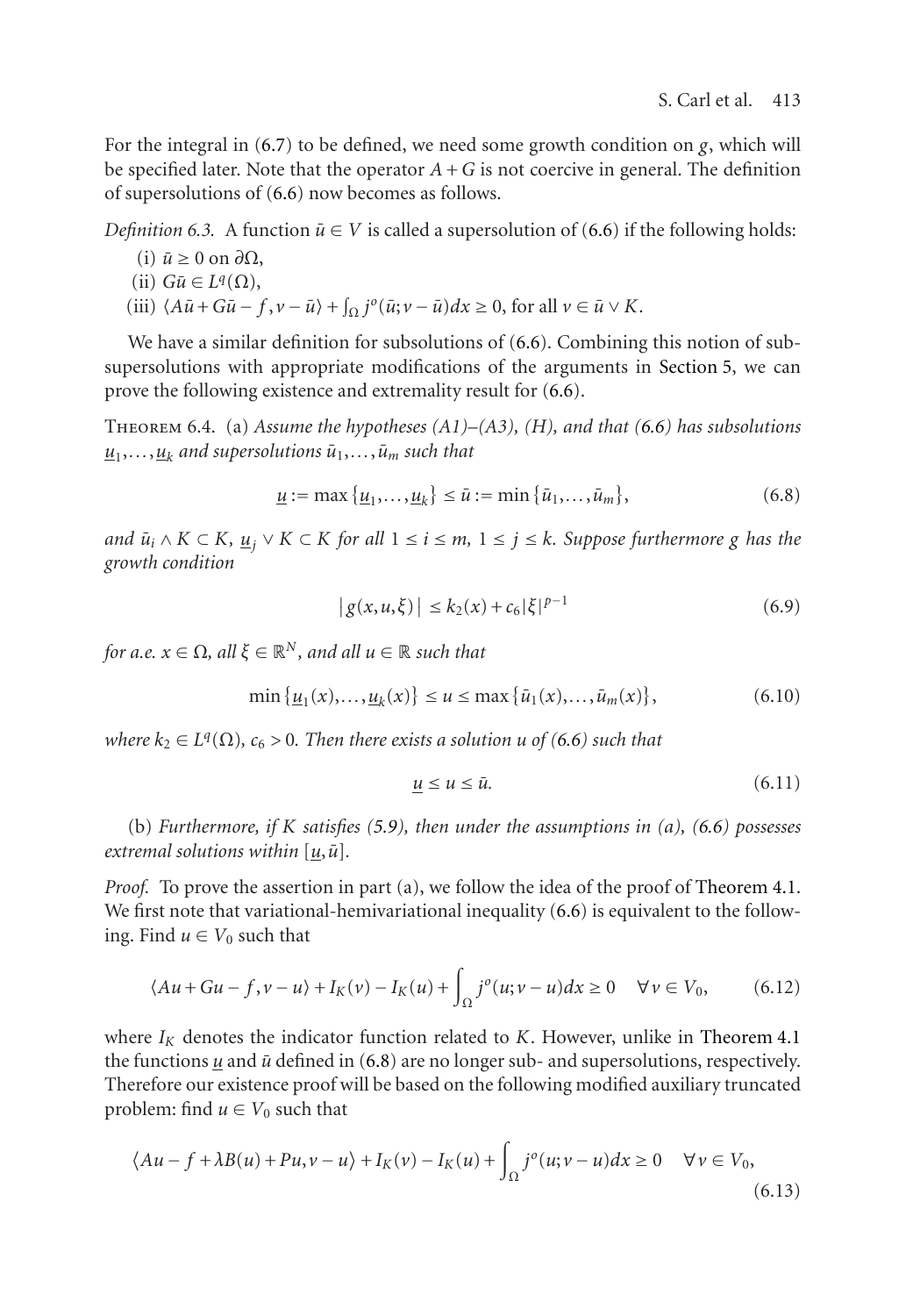where *B* is the cut-off operator as given by [\(2.9\)](#page-4-2) and  $\lambda \ge 0$  is some free parameter to be specified later. The operator  $P: V_0 \to V_0^*$  is defined by

$$
Pu := G \circ Tu + \sum_{i=1}^{m} |G \circ T^{i}u - G \circ Tu| - \sum_{j=1}^{k} |G \circ T_{j}u - G \circ Tu|, \qquad (6.14)
$$

where the truncation operators  $T_j, T^i, T: V \to [\underline{u}, \overline{u}] \subset V$  are defined as follows:

$$
Tu(x) = \begin{cases} \frac{u(x)}{u(x)} & \text{if } u(x) < \underline{u}(x), \\ u(x) & \text{if } \underline{u}(x) \le u(x) \le \bar{u}(x), \\ \bar{u}(x) & \text{if } u(x) > \bar{u}(x), \end{cases}
$$
\n
$$
T_j u(x) = \begin{cases} \frac{u_j(x)}{u(x)} & \text{if } u(x) < \underline{u}_j(x), \\ u(x) & \text{if } \underline{u}_j(x) \le u(x) \le \bar{u}(x), \\ \bar{u}(x) & \text{if } u(x) > \bar{u}(x), \end{cases} \tag{6.15}
$$
\n
$$
T^i u(x) = \begin{cases} \frac{u(x)}{u(x)} & \text{if } u(x) < \underline{u}(x), \\ u(x) & \text{if } \underline{u}(x) \le u(x) \le \bar{u}_i(x), \\ \bar{u}_i(x) & \text{if } u(x) > \bar{u}_i(x), \end{cases}
$$

for 1 <sup>≤</sup> *i* <sup>≤</sup> *m*, 1 <sup>≤</sup> *j* <sup>≤</sup> *k*, *x* <sup>∈</sup> Ω. The operators *G*◦ *T*, *G*◦ *Tj*, *G*◦ *T<sup>i</sup>* stand for the compositions of the Nemytskij operator  $G$  and the truncation operators  $T, T_j, T^i$ , respectively, and we have

$$
\langle |G \circ T_j u - G \circ Tu|, v \rangle = \int_{\Omega} |g(\cdot, T_j u, \nabla T_j u) - g(\cdot, Tu, \nabla Tu)| v dx \tag{6.16}
$$

for all  $u, v \in V_0$ . Since  $T_j, T^i, T: V_0 \to V_0$  are bounded and continuous, it follows in view of the growth condition imposed on *g* that  $P: V_0 \to L^q(\Omega) \subset V_0^*$  is bounded and con-tinuous as well. Moreover, by applying [\[1,](#page-17-9) Theorem D.2.1] one sees that  $A + \lambda B + P$ :  $V_0 \rightarrow V_0^*$  is continuous, bounded, and pseudomonotone. Introducing the same functional *J* as in the proof of [Theorem 4.1,](#page-3-1) we can show that the multivalued operator  $A + \lambda B + P + \partial (J|_{V_0})$ :  $V_0 \rightarrow 2^{V_0^*}$  is pseudomonotone, bounded, and due to the growth condition on *g* as well as the mapping properties of the truncation operators, it is also coercive for  $\lambda$  chosen sufficiently large. Hence, by similar arguments as in the proof of [Theorem 4.1,](#page-3-1) we infer that [\(6.13\)](#page-13-1) has a solution *u*. The proof of the existence result of part (a) is accomplished provided any solution *u* of [\(6.13\)](#page-13-1) can be shown to satisfy

$$
\underline{u}_j \le u \le \bar{u}_i, \quad 1 \le i \le m, \ 1 \le j \le k. \tag{6.17}
$$

This is because then *u* satisfies also  $u \le u \le \bar{u}$  which finally results in  $Tu = u, T_i u = u$ ,  $T^i u = u$ , and thus  $Pu = Gu$  as well as  $Bu = 0$  showing that *u* is a solution of [\(6.12\)](#page-13-2) (i.e., of  $(6.6)$ ) within  $[u,\bar{u}]$ .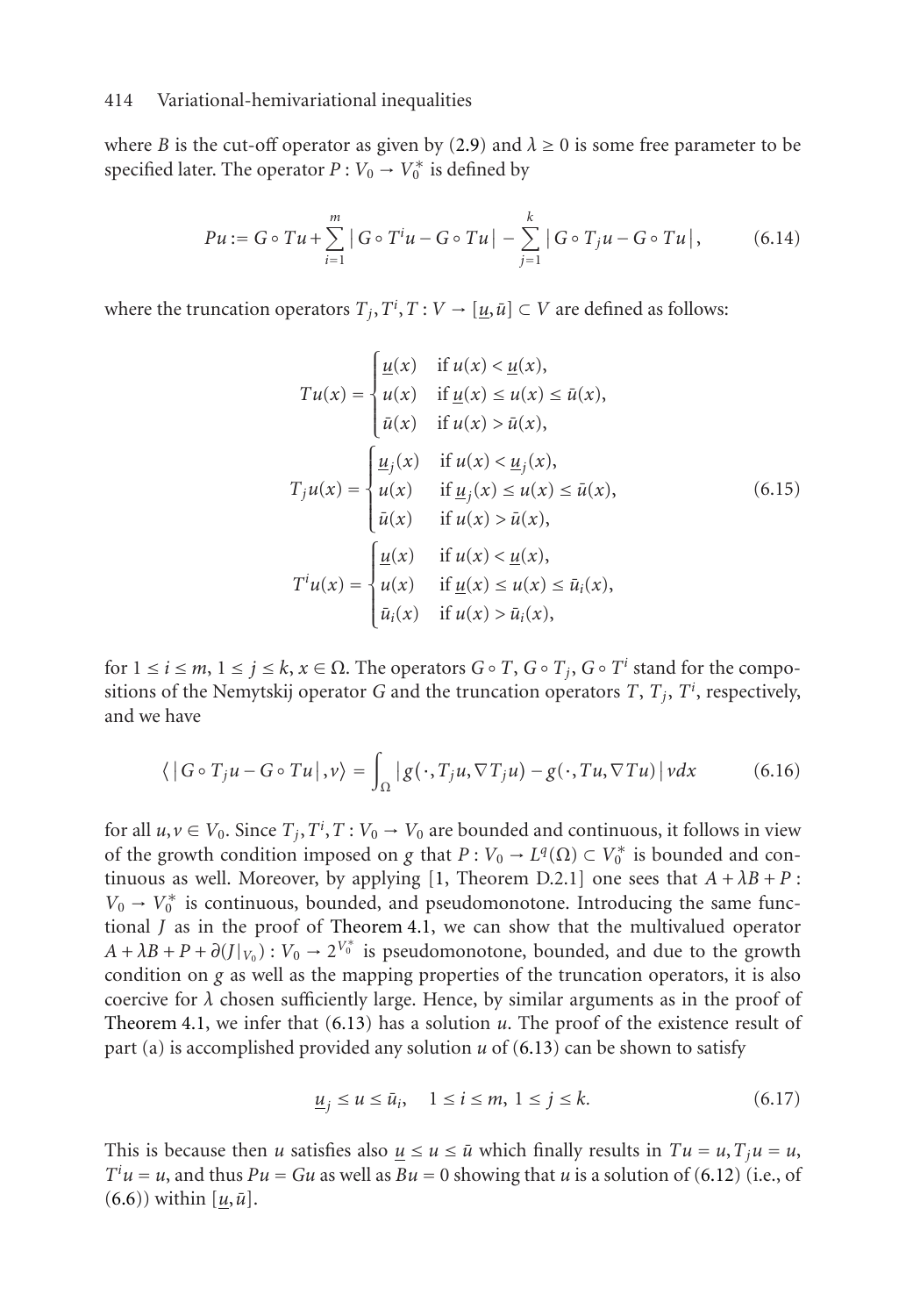We first show that  $u \le \bar{u}_l$  for  $l \in \{1, ..., m\}$  fixed. By [Definition 6.3](#page-9-3) we have  $\bar{u}_l \ge 0$  on *∂*Ω, and

<span id="page-15-0"></span>
$$
\langle A\bar{u}_l + G\bar{u}_l - f, \nu - \bar{u}_l \rangle + \int_{\Omega} j^o(\bar{u}_l; \nu - \bar{u}_l) dx \ge 0 \quad \forall \nu \in \bar{u}_l \vee K,
$$
 (6.18)

and  $u$  is a solution of auxiliary problem  $(6.13)$  which is equivalent to the following. Find  $u \in K$  such that

<span id="page-15-1"></span>
$$
\langle Au - f + \lambda B(u) + Pu, v - u \rangle + \int_{\Omega} j^{o}(u; v - u) dx \ge 0 \quad \forall v \in K. \tag{6.19}
$$

We apply the special test function  $v = \bar{u}_l \vee u = \bar{u}_l + (u - \bar{u}_l)^+$  in [\(6.18\)](#page-15-0) and  $v = \bar{u}_l \wedge u =$  $u - (u - \bar{u}_l)^+(\in K)$  in [\(6.19\)](#page-15-1), and get by adding the resulting inequalities the following one:

$$
\left\langle A\bar{u}_l - Au, (u - \bar{u}_l)^+ \right\rangle + \left\langle \lambda B(u) + Pu - G\bar{u}_l, -(u - \bar{u}_l)^+ \right\rangle + \int_{\Omega} \left( j^o \left( \bar{u}_l; (u - \bar{u}_l)^+ \right) + j^o \left( u; -(u - \bar{u}_l)^+ \right) \right) dx \ge 0,
$$
\n(6.20)

which yields due to

<span id="page-15-3"></span><span id="page-15-2"></span>
$$
\left\langle Au - A\bar{u}_l, \left(u - \bar{u}_l\right)^+\right\rangle \ge 0,\tag{6.21}
$$

the inequality

$$
\left\langle \lambda B(u) + Pu - G\bar{u}_l, \left(u - \bar{u}_l\right)^+ \right\rangle \le \int_{\Omega} \left( j^o \left( \bar{u}_l; \left(u - \bar{u}_l\right)^+ \right) + j^o \left(u; - \left(u - \bar{u}_l\right)^+ \right) \right) dx. \tag{6.22}
$$

As in [\(4.17\)](#page-7-4), for the right-hand side of [\(6.22\)](#page-15-2) we get the estimate

$$
\int_{\Omega} \left( j^{o} \left( \bar{u}_{l} ; \left( u - \bar{u}_{l} \right)^{+} \right) + j^{o} \left( u ; - \left( u - \bar{u}_{l} \right)^{+} \right) \right) dx \leq \int_{\{u > \bar{u}_{l}\}} c_{1} \left( u(x) - \bar{u}_{l}(x) \right)^{p} dx. \tag{6.23}
$$

As for the estimates of the terms on the left-hand side of [\(6.22\)](#page-15-2) we note that  $\bar{u}_l \geq \bar{u} \geq \underline{u} \geq$  $u<sub>j</sub>$  which by taking into account the definition of the truncation operators yields</u>

$$
\int_{\{u > \bar{u}_l\}} \sum_{j=1}^k |G \circ T_j u - G \circ Tu| \left( u - \bar{u}_l \right) dx = 0, \tag{6.24}
$$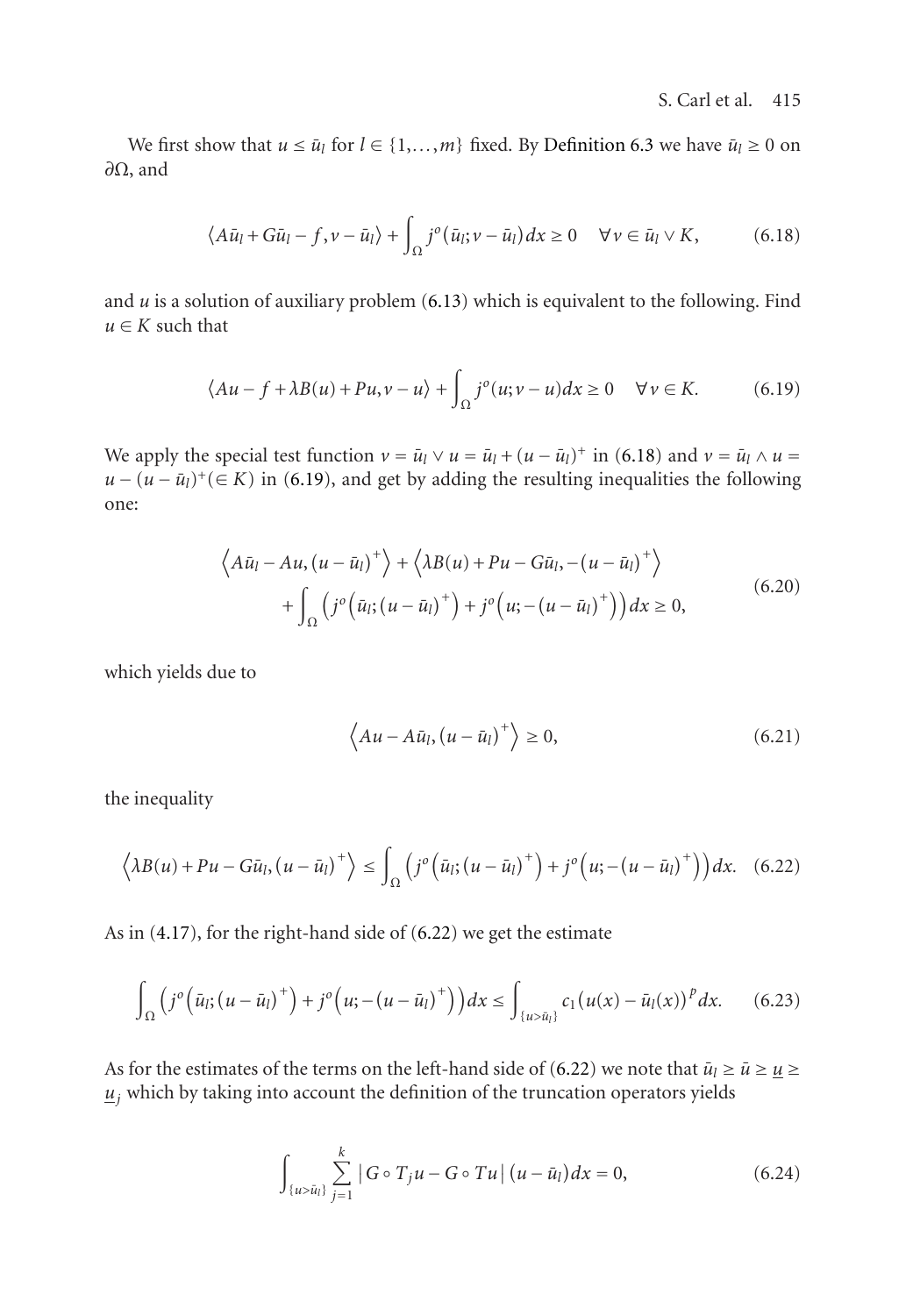and the following estimates

$$
\langle B(u), (u - \bar{u}_l)^+ \rangle = \int_{\{u > \bar{u}_l\}} (u - \bar{u})^p dx \ge \int_{\{u > \bar{u}_l\}} (u - \bar{u}_l)^p dx,
$$
  

$$
\langle Pu - G\bar{u}_l, (u - \bar{u}_l)^+ \rangle
$$
  

$$
= \int_{\{u > \bar{u}_l\}} (Pu - G\bar{u}_l) (u - \bar{u}_l) dx
$$
  

$$
= \int_{\{u > \bar{u}_l\}} [(G \circ Tu - G\bar{u}_l) (u - \bar{u}_l) + \sum_{i=1}^m |G \circ T^i u - G \circ Tu | (u - \bar{u}_l)] dx
$$
  

$$
= \int_{\{u > \bar{u}_l\}} ((G \circ Tu - G\bar{u}_l) + |G\bar{u}_l - G \circ Tu|) (u - \bar{u}_l) dx
$$
  

$$
+ \int_{\{u > \bar{u}_l\}} \sum_{i \neq l} |G \circ T^i u - G \circ Tu | (u - \bar{u}_l) dx \ge 0.
$$
 (6.25)

Thus from  $(6.22)$  we get by means of  $(6.23)$ , and  $(6.25)$ ,

<span id="page-16-1"></span><span id="page-16-0"></span>
$$
\left(\lambda - c_1\right) \int_{\{u > \bar{u}_l\}} \left(u - \bar{u}_l\right)^p dx \le 0. \tag{6.26}
$$

By selecting  $\lambda$  in addition large enough such that  $\lambda - c_1 > 0$ , from [\(6.26\)](#page-16-1) we obtain  $u \leq$  $\bar{u}_l$ . In a similar way one can prove that for any  $l \in \{1,...,k\}$  one has also  $u \geq u_l$  which completes the proof of part (a) of the theorem.

In order to prove (b), that is, the existence of extremal solutions in  $[u, \bar{u}]$ , we denote again by  $\mathcal{G}$  the set of all solutions of [\(6.6\)](#page-12-1) within [ $u$ , $\bar{u}$ ]. Following the line in the proof of [Theorem 5.1,](#page-3-1) one readily verifies the compactness of  $\mathcal G$  in  $V_0$ . Due to lattice condition [\(5.9\)](#page-9-5) assumed in (b), one observes that any solution  $u \in \mathcal{G}$  is, in particular, a subsolution and a supersolution of [\(6.6\)](#page-12-1). Therefore, the statement of part (a) implies that  $\mathcal{G}$  is a directed set. In just the same way as in [Step 2](#page-7-0) of the proof of [Theorem 5.3,](#page-9-3) the compactness and directedness of  $\mathcal G$  yield the existence of extremal elements of  $\mathcal G$ , which completes the  $\Box$  proof of the theorem.

*Remark 6.5.* The results and methods in this paper can be extended to variationalhemivariational inequalities involving more general quasilinear elliptic operators of Leray-Lions type and functions  $j : \Omega \times \mathbb{R} \to \mathbb{R}$  depending also on the space variable *x*, which, however, has been omitted in order to avoid too many technicalities and in order to emphasize the main ideas.

We could also extend the above results to more general cases where the operator *A* satisfies a monotonicity condition such as

$$
\left\langle Au_1 - Au_2, (u_1 - u_2)^+ \right\rangle \ge 0 \tag{6.27}
$$

for  $u_1$ ,  $u_2$  in some appropriate function space (such as  $V_0$  or its analogue). This extension would allow us to study problems with weighted or degenerate operators.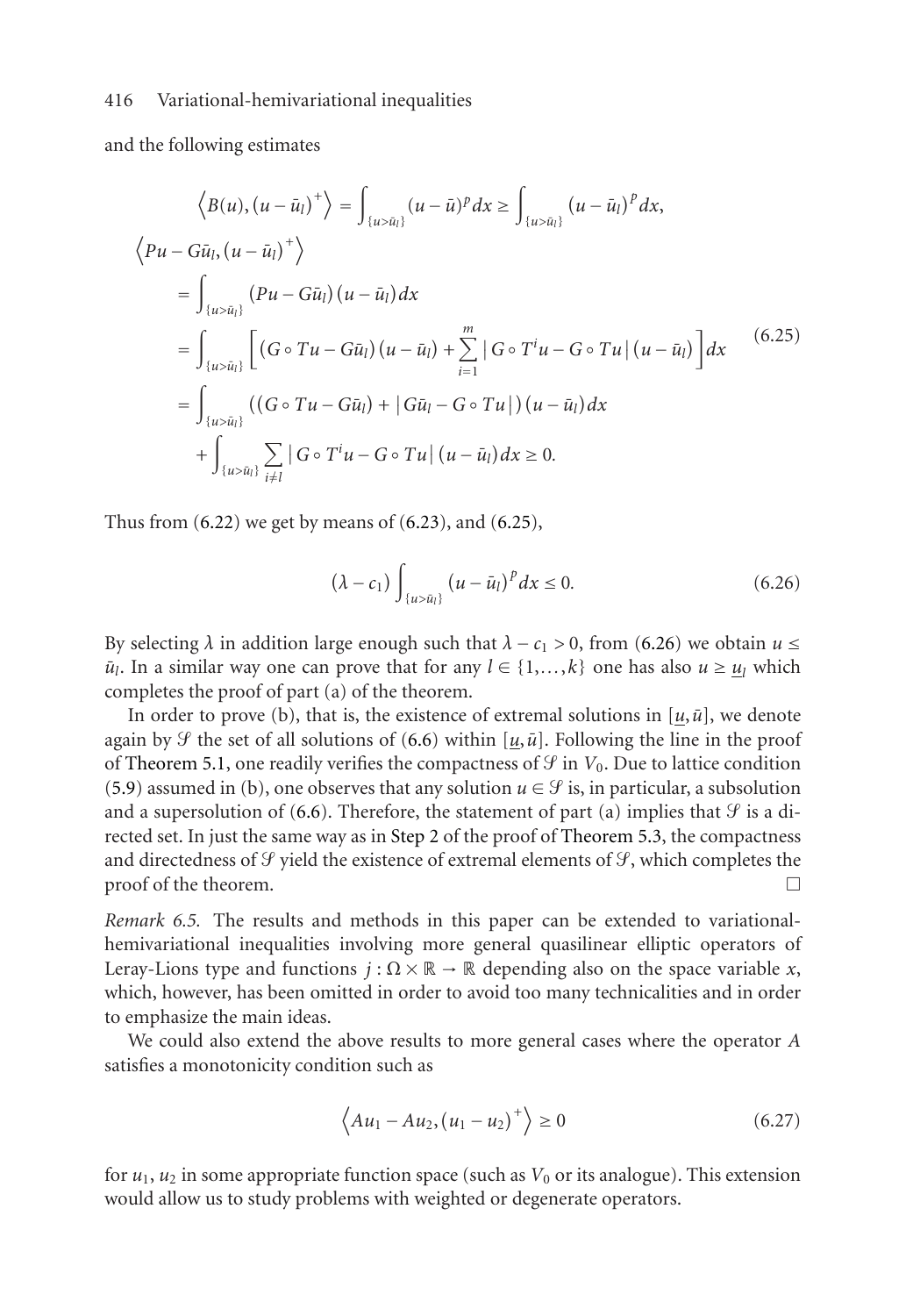#### <span id="page-17-9"></span>**References**

- [1] S. Carl and S. Heikkila,¨ *Nonlinear Differential Equations in Ordered Spaces*, Chapman & Hall/CRC Monographs and Surveys in Pure and Applied Mathematics, vol. 111, Chapman & Hall/CRC, Florida, 2000.
- <span id="page-17-4"></span>[2] S. Carl and V. K. Le, *Enclosure results for quasilinear systems of variational inequalities*, J. Differential Equations **199** (2004), no. 1, 77–95.
- <span id="page-17-1"></span>[3] S. Carl, V. K. Le, and D. Motreanu, *The sub-supersolution method and extremal solutions for quasilinear hemivariational inequalities*, Differential Integral Equations **17** (2004), no. 1-2, 165–178.
- <span id="page-17-5"></span>[4] S. Carl and D. Motreanu, *Extremal solutions of quasilinear parabolic inclusions with generalized Clarke's gradient*, J. Differential Equations **191** (2003), no. 1, 206–233.
- <span id="page-17-6"></span><span id="page-17-0"></span>[5] , *Quasilinear elliptic inclusions of hemivariational type: extremality and compactness of the solution set*, J. Math. Anal. Appl. **286** (2003), no. 1, 147–159.
- [6] F. H. Clarke, *Optimization and Nonsmooth Analysis*, 2nd ed., Classics in Applied Mathematics, vol. 5, SIAM, Pennsylvania, 1990.
- <span id="page-17-10"></span><span id="page-17-2"></span>[7] V. K. Le, *Existence of positive solutions of variational inequalities by a subsolution-supersolution approach*, J. Math. Anal. Appl. **252** (2000), no. 1, 65–90.
- [8] , *Sub- supersolutions and the existence of extremal solutions in noncoercive variational inequalities*, JIPAM. J. Inequal. Pure Appl. Math. **2** (2001), no. 2, article 20, pp. 1–16.
- <span id="page-17-3"></span>[9] , *Subsolution-supersolution method in variational inequalities*, Nonlinear Anal. Ser. A: Theory Methods **45** (2001), no. 6, 775–800.
- <span id="page-17-7"></span>[10] Z. Naniewicz and P. D. Panagiotopoulos, *Mathematical Theory of Hemivariational Inequalities and Applications*, Monographs and Textbooks in Pure and Applied Mathematics, vol. 188, Marcel Dekker, New York, 1995.
- <span id="page-17-8"></span>[11] E. Zeidler, *Nonlinear Functional Analysis and Its Applications. II/B*, Nonlinear Monotone Operators, Springer-Verlag, New York, 1990, translated from German by the author and Leo F. Boron.

S. Carl: Fachbereich Mathematik und Informatik, Institut für Analysis, Martin-Luther-Universität, Halle-Wittenberg, 06099 Halle, Germany

*E-mail address*: [carl@mathematik.uni-halle.de](mailto:carl@mathematik.uni-halle.de)

Vy K. Le: Department of Mathematics and Statistics, University of Missouri-Rolla, Rolla, MO 65401, USA

*E-mail address*: [vy@umr.edu](mailto:vy@umr.edu)

D. Motreanu: Département de Mathématiques, Université de Perpignan, 52 Avenue Paul Alduy, 66860 Perpignan, France

*E-mail address*: [motreanu@univ-perp.fr](mailto:motreanu@univ-perp.fr)